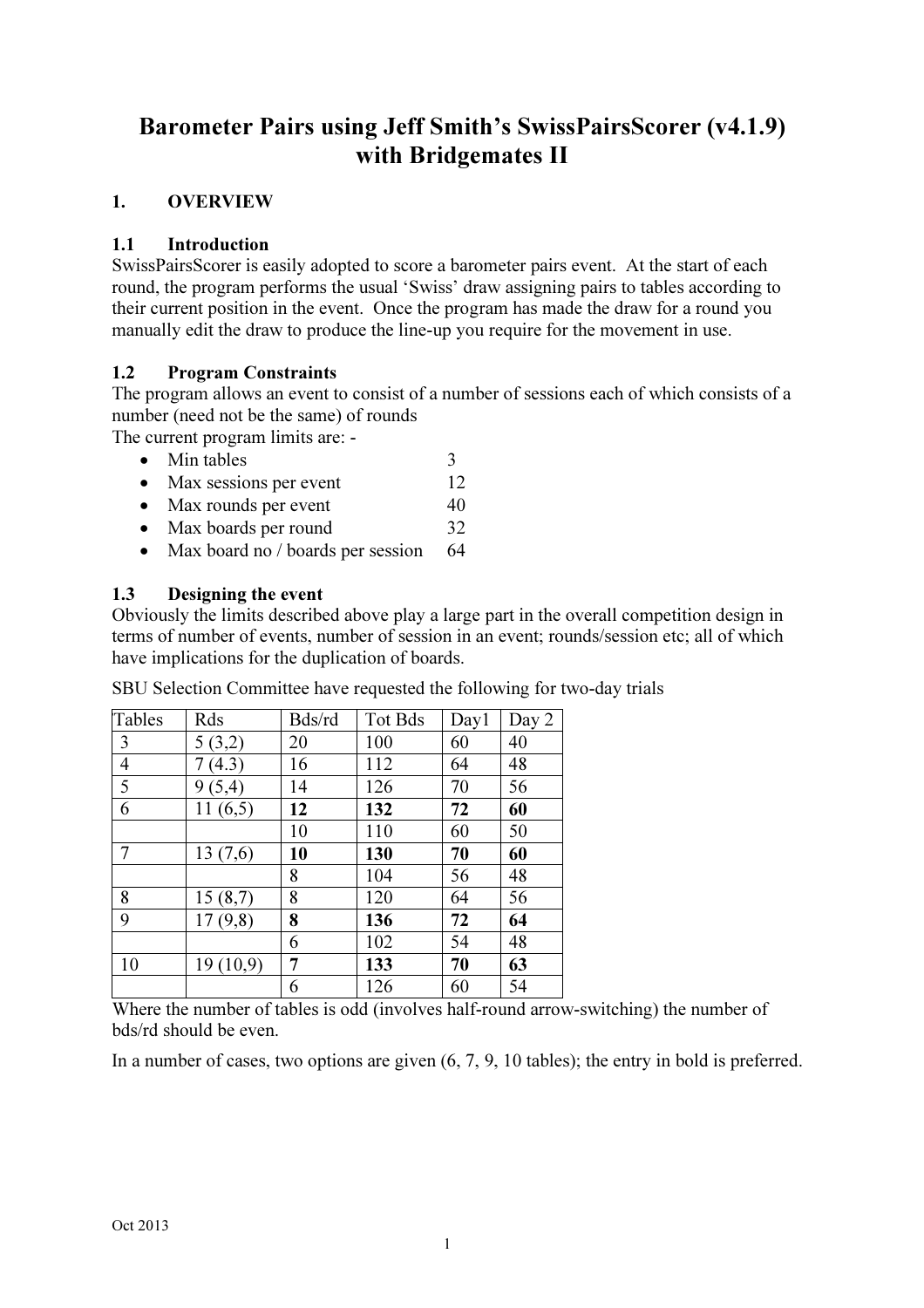#### Notes:

- 1. However you decide to set up the event, NEVER have a session which spans more than one day; ie, each day should see the start of a new session.
- 2. Try and use as few sessions as possible (saves closing down BCS; exiting the event and then retrieving it at the start of the next session) - if number of boards in a day does not exceed 64, try to set up that day as one session. However, if using the original bridgemates, I have a feeling that the max board no. is  $63 - in$  some cases you may have to take that into account.
- 3. In Appendix 1 there are suggested set-ups for all the requested scenarios.

#### 1.4 Scoring

- The program allows for various scoring methods (X-imps and others)
- Three X-IMP scoring methods are available:
	- $\triangleright$  X-IMPs divided by comparisons<br> $\triangleright$  X-IMPs divided by sart(scores x
	- X-IMPs divided by sqrt(scores x comparisons/2)
	- $\triangleright$  X-IMPs raw total
- If required any of the above can be converted in VPs by the program
- Score input can either be manual or via bridgemates

At any time, it is possible to change the score input method. If a problem were to develop with the bridgemates then you can switch to manual input of scores– reassuring!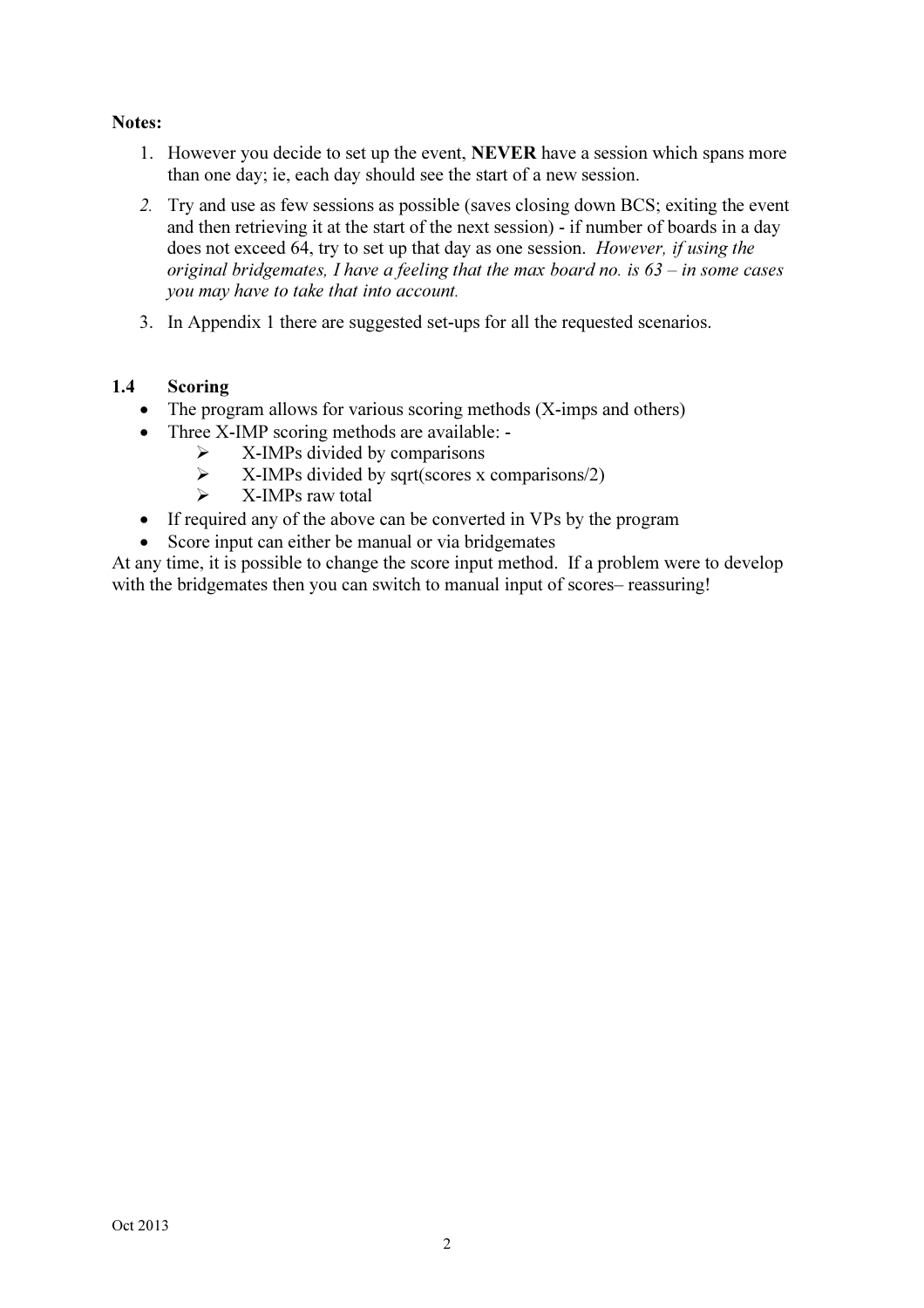# 2. USING THE PROGRAM

When you start SwissPairsScorer you are presented with the Main Menu.

2.1 Creating an Event (illustrated with 8 tables playing 15 x 8 board rounds)

From the Main Menu > Swiss Pairs Events. You are taken to the Event History screen. Click the button Create New Event (bottom left) > Event Details

#### Club Details

Country Scotland Club Name S B U (Rest can be left blank)

#### Event Details

Event name Trials Date Date is selected automatically – can be changed if setting up in advance. Director & Scorer are optional – normally left blank; ignore P2P & NGS Rated

# BridgeWebs

| Prizes<br><b>Club/Event Details</b><br>Movement Details<br>Masterpoints<br><b>BridgeWebs</b><br>Scotland<br>$\blacktriangledown$<br>Club Code<br>ls b u<br>Password<br>Trials<br>$\boxed{\blacksquare}$ Sep<br>$- 2012$<br>27<br>$\vert \mathbf{v} \vert$<br>10 Normal P2P Session<br>$\overline{\phantom{0}}$<br>$\overline{\mathbf{v}}$<br>Yes | $\mathbb{S}$ . Event 1 |  |                    |           |
|--------------------------------------------------------------------------------------------------------------------------------------------------------------------------------------------------------------------------------------------------------------------------------------------------------------------------------------------------|------------------------|--|--------------------|-----------|
|                                                                                                                                                                                                                                                                                                                                                  |                        |  | <b>Import Deal</b> |           |
| Country (NBO)<br>Club Name<br>Club NBO No<br>Contact Name<br>Contact Phone<br><b>Contact Email</b><br>Web Site<br><b>Event Details</b><br>Event Name<br>Date of Event<br>Director<br>Scorer<br>P2P Charged<br>NGS Rated                                                                                                                          | <b>Club Details</b>    |  |                    |           |
|                                                                                                                                                                                                                                                                                                                                                  |                        |  |                    |           |
|                                                                                                                                                                                                                                                                                                                                                  |                        |  |                    |           |
|                                                                                                                                                                                                                                                                                                                                                  |                        |  |                    |           |
|                                                                                                                                                                                                                                                                                                                                                  |                        |  |                    |           |
|                                                                                                                                                                                                                                                                                                                                                  |                        |  |                    |           |
|                                                                                                                                                                                                                                                                                                                                                  |                        |  |                    |           |
|                                                                                                                                                                                                                                                                                                                                                  |                        |  |                    |           |
|                                                                                                                                                                                                                                                                                                                                                  |                        |  |                    |           |
|                                                                                                                                                                                                                                                                                                                                                  |                        |  |                    |           |
|                                                                                                                                                                                                                                                                                                                                                  |                        |  |                    |           |
|                                                                                                                                                                                                                                                                                                                                                  |                        |  |                    |           |
|                                                                                                                                                                                                                                                                                                                                                  |                        |  |                    |           |
|                                                                                                                                                                                                                                                                                                                                                  |                        |  |                    |           |
|                                                                                                                                                                                                                                                                                                                                                  |                        |  |                    |           |
|                                                                                                                                                                                                                                                                                                                                                  |                        |  |                    |           |
|                                                                                                                                                                                                                                                                                                                                                  |                        |  |                    |           |
|                                                                                                                                                                                                                                                                                                                                                  |                        |  |                    |           |
|                                                                                                                                                                                                                                                                                                                                                  |                        |  |                    |           |
|                                                                                                                                                                                                                                                                                                                                                  |                        |  |                    |           |
|                                                                                                                                                                                                                                                                                                                                                  |                        |  |                    |           |
|                                                                                                                                                                                                                                                                                                                                                  |                        |  | Cancel             | <b>OK</b> |
| Store as Current<br>Store as Club<br>Restore Club<br><b>Defaults</b><br>Defaults<br>Defaults                                                                                                                                                                                                                                                     |                        |  |                    |           |

Now click on Movement Details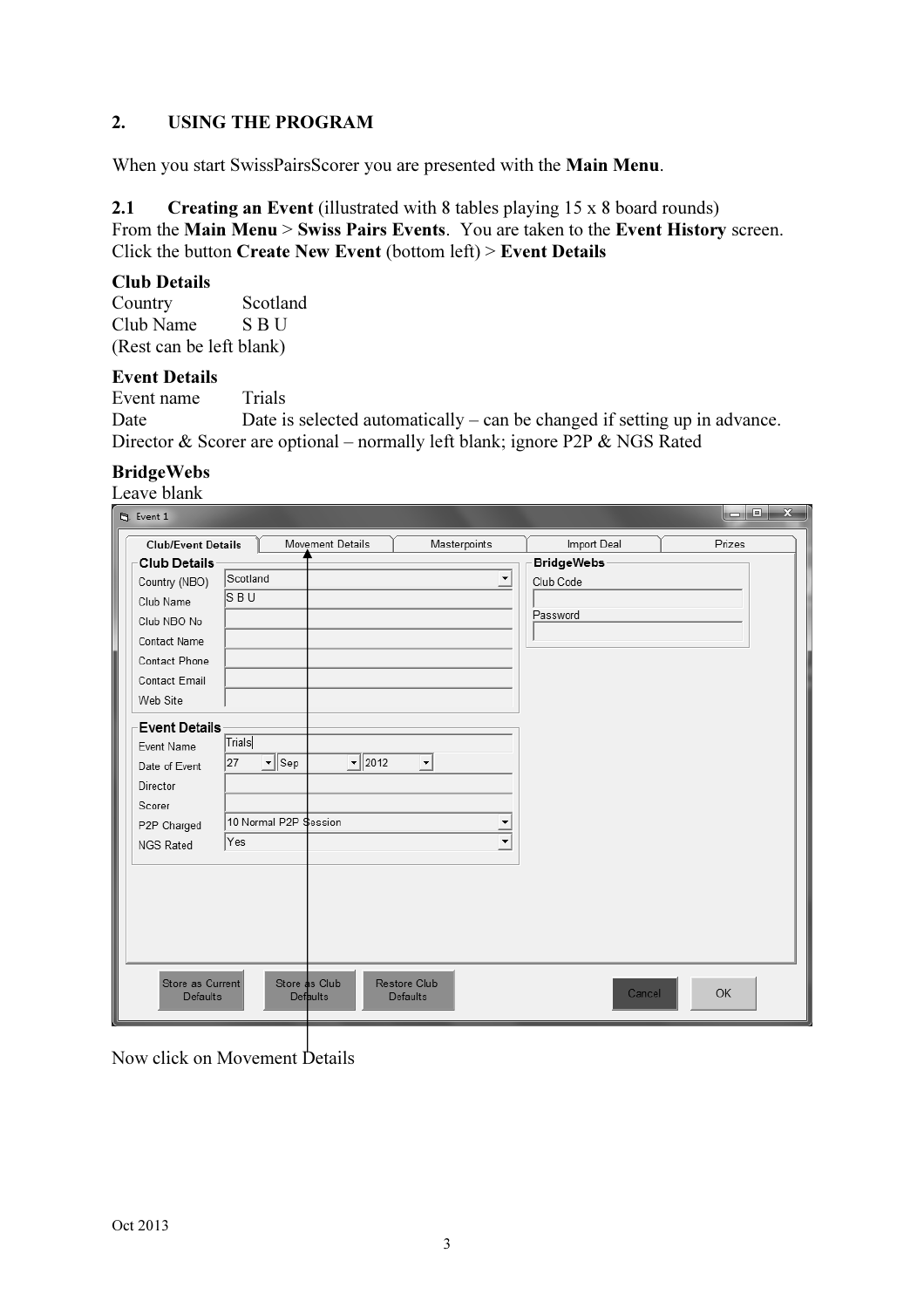#### Complete as shown below: -

| <b>B</b> Event 1                               |                                                                 |   |                  |                                  |   |   |   |        |                                        |                        |              |         |                                                                                                                                                                                                                                                             |        |
|------------------------------------------------|-----------------------------------------------------------------|---|------------------|----------------------------------|---|---|---|--------|----------------------------------------|------------------------|--------------|---------|-------------------------------------------------------------------------------------------------------------------------------------------------------------------------------------------------------------------------------------------------------------|--------|
| Club/Event Details                             |                                                                 |   |                  | <b>Movement Details</b>          |   |   |   |        |                                        |                        | Masterpoints |         | Import Deal                                                                                                                                                                                                                                                 | Prizes |
| <b>Movement Details</b>                        |                                                                 |   |                  |                                  |   |   |   |        |                                        |                        |              | Scoring |                                                                                                                                                                                                                                                             |        |
| Session<br>Rounds<br>Low Board<br>Section<br>Α | $\overline{2}$<br>1<br>$\overline{7}$<br>8<br>$\mathbf{1}$<br>1 | 3 | 4<br>Tables<br>8 | 5                                | 6 | 7 | 8 | 9<br>8 | 10                                     | 11<br>Boards per Round | 12           | XImps   | Scoring Method<br><b>Butler Drops</b><br>12.5% (1/8 Field Highest and Lowest scores) $\mathbf{v}$<br>VP Scale (Butler, XImp Scoring only)<br>WBF Scale<br>No.of Tables Override (Allows User defined Board Top)<br>Unused -<br>☑ Matchpoint Within Sections |        |
|                                                |                                                                 |   |                  |                                  |   |   |   |        |                                        |                        |              |         | □ Convert Imps/XIMPs to VPs<br>Display VP<br>Scale                                                                                                                                                                                                          |        |
| Store as Current<br><b>Defaults</b>            |                                                                 |   |                  | Store as Club<br><b>Defaults</b> |   |   |   |        | <b>Restore Club</b><br><b>Defaults</b> |                        |              |         | Cancel                                                                                                                                                                                                                                                      | OK     |

We have set up 2 sessions. Session 1(day 1) playing  $8 \times 8$  board rounds (bds 1-64) and session 2 (day 2) playing 7 x 8 board rounds (bds 1-56). Each session starts with board 1 and scoring is in X-IMPS. Table Override is Unused. Click  $\overline{OK}$  –

You are asked to confirm the movement details  $>$  Yes Message that Events 1 & 2 will be combined >  $\overrightarrow{OK}$ Combined to multi-event  $3 > OK$ You are now taken to the Event History screen: -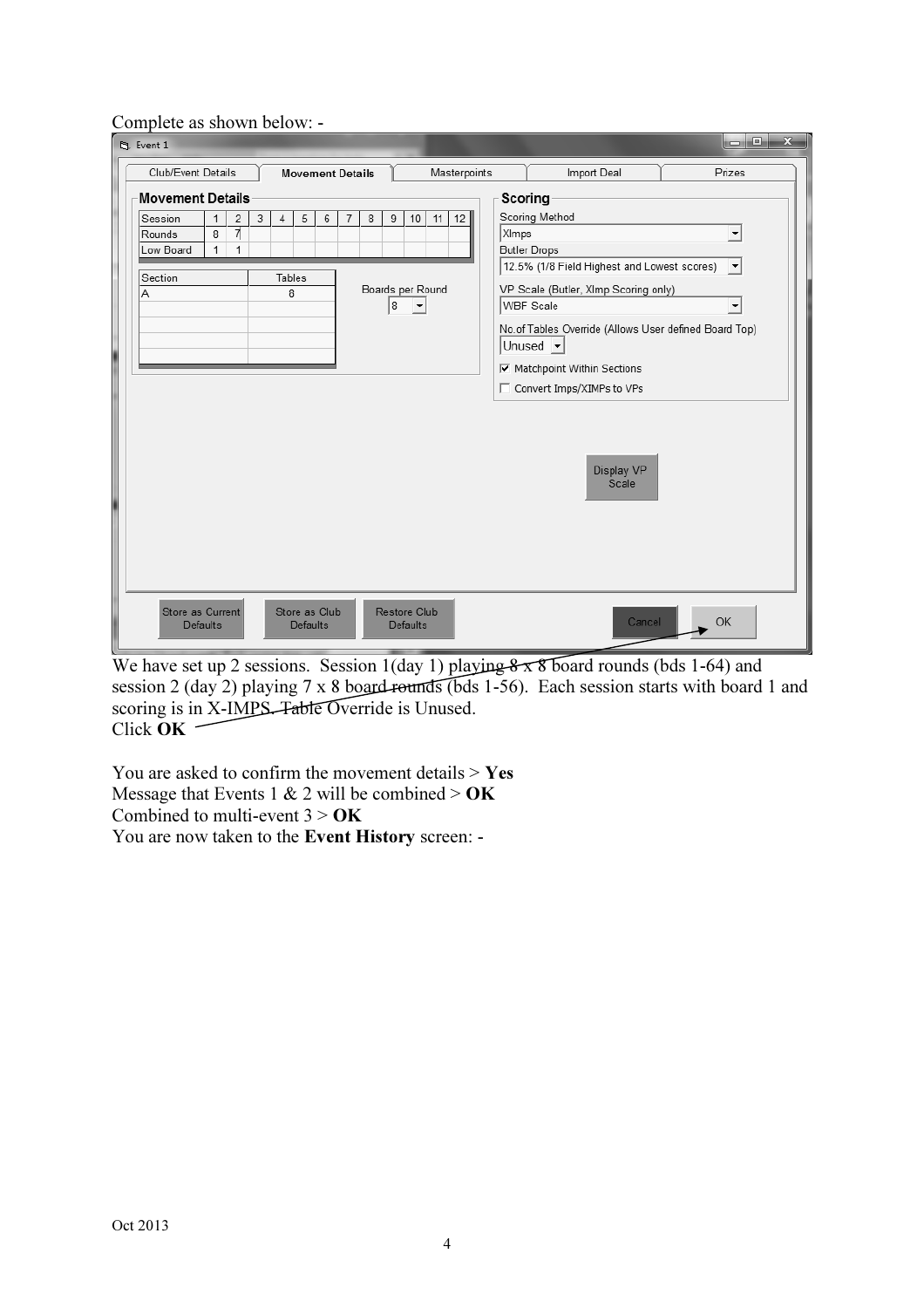|                      | Ey Event History                      |              |        |         |    |                          |             |             |                     | $\mathbf x$<br>$\Box$ e                                        |
|----------------------|---------------------------------------|--------------|--------|---------|----|--------------------------|-------------|-------------|---------------------|----------------------------------------------------------------|
|                      | Upload: B=Brwebs,E=Ecats,P=P2p/MPs    |              |        |         |    |                          |             |             |                     |                                                                |
|                      | No   Event Name                       | Date         | $\sin$ | Section | Tb | Rd                       | <b>Brds</b> | AtR         | Upl                 | Components                                                     |
| 1                    | Trials                                | 27/09/12     | 1      | A       | 8  | 8                        | $1 - 64$    | $\mathbf 0$ |                     |                                                                |
| 2                    | Trials                                | 27/09/12     | 2      | A       | 8  | 7                        | $1 - 56$    | 0           |                     |                                                                |
| $\overline{3}$       | Trials                                | 27/09/12     | M.     |         | 8  | 15                       | $-64$       | $\Omega$    |                     | 12                                                             |
|                      |                                       |              |        |         |    |                          |             |             |                     |                                                                |
|                      |                                       |              |        |         |    |                          |             |             |                     |                                                                |
|                      |                                       |              |        |         |    |                          |             |             |                     |                                                                |
|                      |                                       |              |        |         |    |                          |             |             |                     |                                                                |
|                      |                                       |              |        |         |    |                          |             |             |                     |                                                                |
|                      |                                       |              |        |         |    |                          |             |             |                     |                                                                |
|                      |                                       |              |        |         |    |                          |             |             |                     |                                                                |
|                      |                                       |              |        |         |    |                          |             |             |                     |                                                                |
|                      |                                       |              |        |         |    |                          |             |             |                     |                                                                |
|                      |                                       |              |        |         |    |                          |             |             |                     |                                                                |
|                      |                                       |              |        |         |    |                          |             |             |                     |                                                                |
|                      |                                       |              |        |         |    |                          |             |             |                     |                                                                |
|                      |                                       |              |        |         |    |                          |             |             |                     |                                                                |
|                      |                                       |              |        |         |    |                          |             |             |                     |                                                                |
|                      |                                       |              |        |         |    |                          |             |             |                     |                                                                |
|                      |                                       |              |        |         |    |                          |             |             |                     |                                                                |
|                      |                                       |              |        |         |    |                          |             |             |                     |                                                                |
|                      |                                       |              |        |         |    |                          |             |             |                     |                                                                |
|                      |                                       |              |        |         |    |                          |             |             |                     |                                                                |
|                      |                                       |              |        |         |    |                          |             |             |                     |                                                                |
|                      |                                       |              |        |         |    |                          |             |             |                     |                                                                |
|                      |                                       |              |        |         |    |                          |             |             |                     |                                                                |
| $\blacktriangleleft$ |                                       | $\mathbf{H}$ |        |         |    |                          |             |             |                     | $\blacktriangleright$                                          |
|                      | Click Col Hdr to sort                 |              |        |         |    |                          |             |             |                     | To select consecutive events, click first - shift - click last |
|                      | Create New<br>Retrieve Event<br>Event | Delete Event |        |         |    | Merge<br><b>Sections</b> |             |             | Combine<br>Sessions | <b>Print Event</b><br>Return to Main<br>List<br>Menu           |

The screen shows 3 events. Events  $\&$  2 are sessions 1  $\&$  2 resp. that we set up earlier. Event 3 is created by the program (it combines events  $1 \& 2$ ) and is used from now on to control this event. Usually known as the multi event.

To continue, ensure event 3 is selected then click on Retrieve Event

You are now presented with the Event Menu

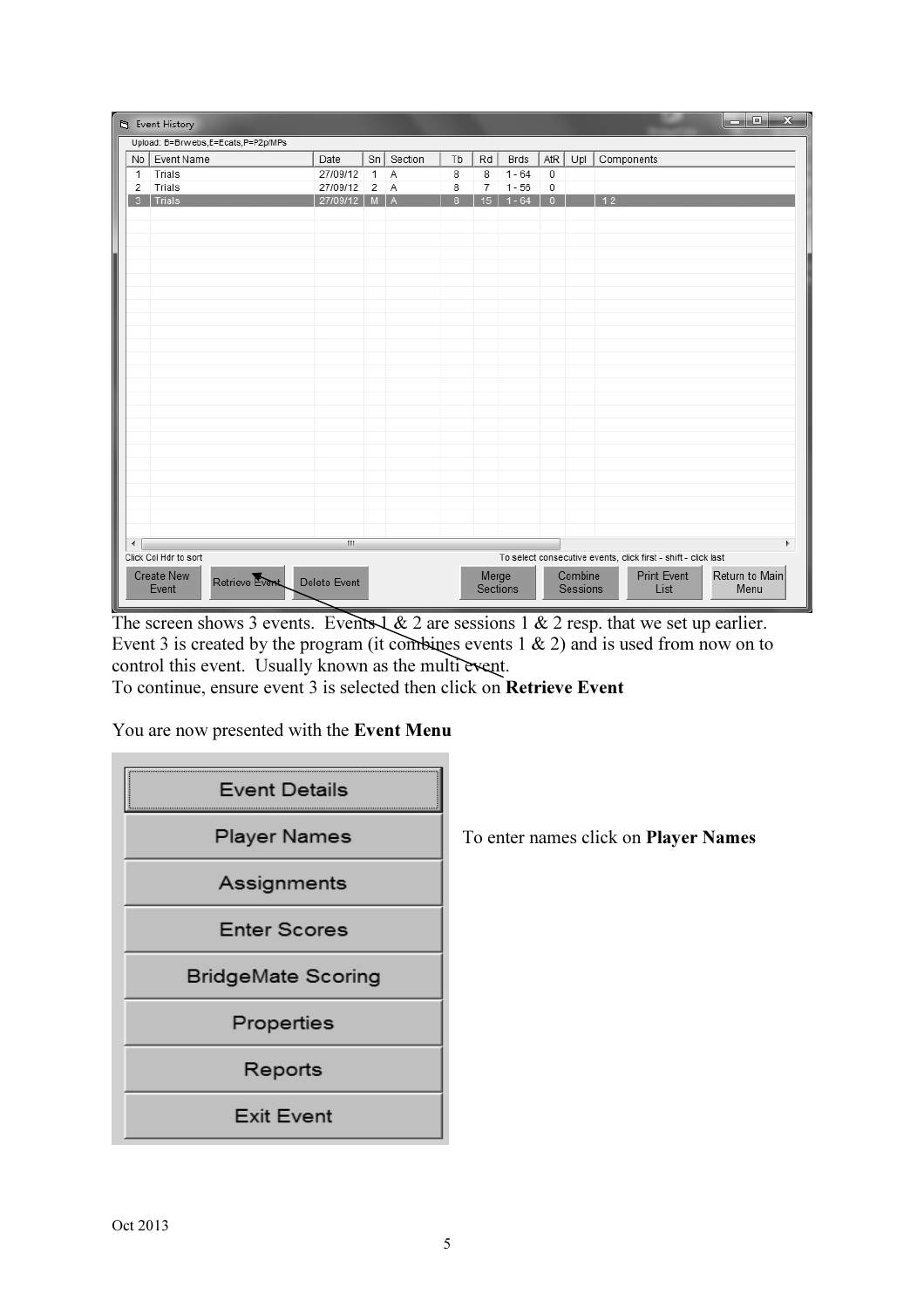#### 2.3 Entering Names

| Ey Event 3 S B U Trials 27/09/2012 MultiSession XImpN (InSection) |                                                         |                                         |                                                            |                |   |   |         |
|-------------------------------------------------------------------|---------------------------------------------------------|-----------------------------------------|------------------------------------------------------------|----------------|---|---|---------|
| Session Section<br>$\mathbb{R}$ $\mathbb{R}$<br>1                 | ۰.                                                      | Missing<br>Visitor<br>Club NonMember    | Name<br>Club Id                                            |                |   |   |         |
| No Player1                                                        | Player2                                                 |                                         | NBO No<br>Strat Lvl                                        |                |   |   |         |
| $\mathbf{1}$                                                      |                                                         |                                         | MPRank                                                     |                |   |   |         |
| $\overline{2}$<br>$\overline{3}$<br>$\overline{4}$                |                                                         |                                         | <b>ID Check Enabled</b><br><b>▽</b> Convert to Proper Case |                |   |   |         |
| 5<br>$6\phantom{.}$<br>$\overline{7}$                             |                                                         |                                         | Regular Partner (click to set)                             |                |   |   |         |
| $\overline{8}$                                                    |                                                         |                                         | Forname                                                    | Surname        |   |   | ×.      |
| 9                                                                 |                                                         |                                         | John                                                       | Aspden         |   |   |         |
| 10                                                                |                                                         |                                         | Janet.                                                     | Atkin          |   |   | Ξ       |
| 11                                                                |                                                         |                                         | Valerie<br>David                                           | Austin<br>Ball |   |   |         |
| 12                                                                |                                                         |                                         | Maureen                                                    | Ball           |   |   |         |
| 13                                                                |                                                         |                                         | Alison                                                     | Bell           |   |   |         |
| 14                                                                |                                                         |                                         | Carol                                                      | Bishop         |   |   |         |
| 15                                                                |                                                         |                                         | Fred                                                       | Blackman       |   |   |         |
| 16                                                                |                                                         |                                         | Vera                                                       | Blackman       |   |   |         |
|                                                                   |                                                         |                                         | Julie                                                      | Bromley        |   |   |         |
|                                                                   |                                                         |                                         | Anthony<br>Moira                                           | Brown<br>Brown |   |   |         |
|                                                                   |                                                         |                                         | Vaughan                                                    | Bull           |   |   |         |
|                                                                   |                                                         |                                         | Gillian                                                    | Carter         |   |   |         |
|                                                                   |                                                         |                                         | Anna                                                       | Clegg          |   |   |         |
|                                                                   |                                                         |                                         | Hugo                                                       | Dash           |   |   |         |
|                                                                   |                                                         |                                         | Margaret                                                   | Dash           |   |   | $\star$ |
|                                                                   |                                                         | А                                       | $\mathsf{C}$<br>D<br>B                                     | Ε<br>F         | G | H |         |
| Import<br>Clear<br><b>Names</b><br>Names                          | <b>Add Visitors</b><br>Display<br>to Player DB<br>Names | Player<br>OK<br>Cancel<br>J<br>Database | κ<br>L<br>$\mathbb M$                                      | N<br>$\circ$   | P | Q | R       |
|                                                                   |                                                         | s                                       | T<br>$\cup$<br>V                                           | W<br>X         | Ÿ | Z | All     |

Names can be entered by typing them in full, typing the 4 character code if you have set this up, the NBO Number or by selecting the name from the database by clicking on it. The list on display can be reduced by clicking on the appropriate letter at the bottom of the screen – only surnames starting with that letter then appear in the right-hand screen.

To delete a name you have entered, click on that cell and press the <Del> key.

It is also possible to cut & paste names that have been entered; left click to select name, right click to cut, left click on destination cell, right-click to paste.

Another way of entering the names is to import them from a csv file prepared in the format shown below (names in pair number order)

| Microsoft Excel - Pairs64.csv                                                                  |              |                   |                  |          |                |      |   |   |  |  |
|------------------------------------------------------------------------------------------------|--------------|-------------------|------------------|----------|----------------|------|---|---|--|--|
| ∃≊1                                                                                            | File<br>Edit | View              | Insert<br>Format | Tools    | Data<br>Window | Help |   |   |  |  |
| 100%                                                                                           |              |                   |                  |          |                |      |   |   |  |  |
| : Arial<br>▼   B / U     三 三 三 車             % , 18 - 38   ま ま         → ◇ → <u>/</u><br>$-10$ |              |                   |                  |          |                |      |   |   |  |  |
|                                                                                                | A1           |                   | fx Mike          |          |                |      |   |   |  |  |
|                                                                                                | А            | R.                | C                | D        | F              | F    | G | H |  |  |
|                                                                                                | Mike         | <b>I</b> McGinley | lan              | Howie    |                |      |   |   |  |  |
| 2                                                                                              | lan.         | Hunter            | <b>Bob</b>       | McPaul   |                |      |   |   |  |  |
| 3                                                                                              | Derrick      | Peden             | Malcolm          | McCardle |                |      |   |   |  |  |
| 4                                                                                              | lain         | Sime              | Fiona            | McQuaker |                |      |   |   |  |  |
| 5                                                                                              | Sheila       | Macdonald Maida   |                  | Grant    |                |      |   |   |  |  |
|                                                                                                |              |                   |                  |          |                |      |   |   |  |  |

When finished with the names entry  $\mathbf{O}\mathbf{K}$  > Event Menu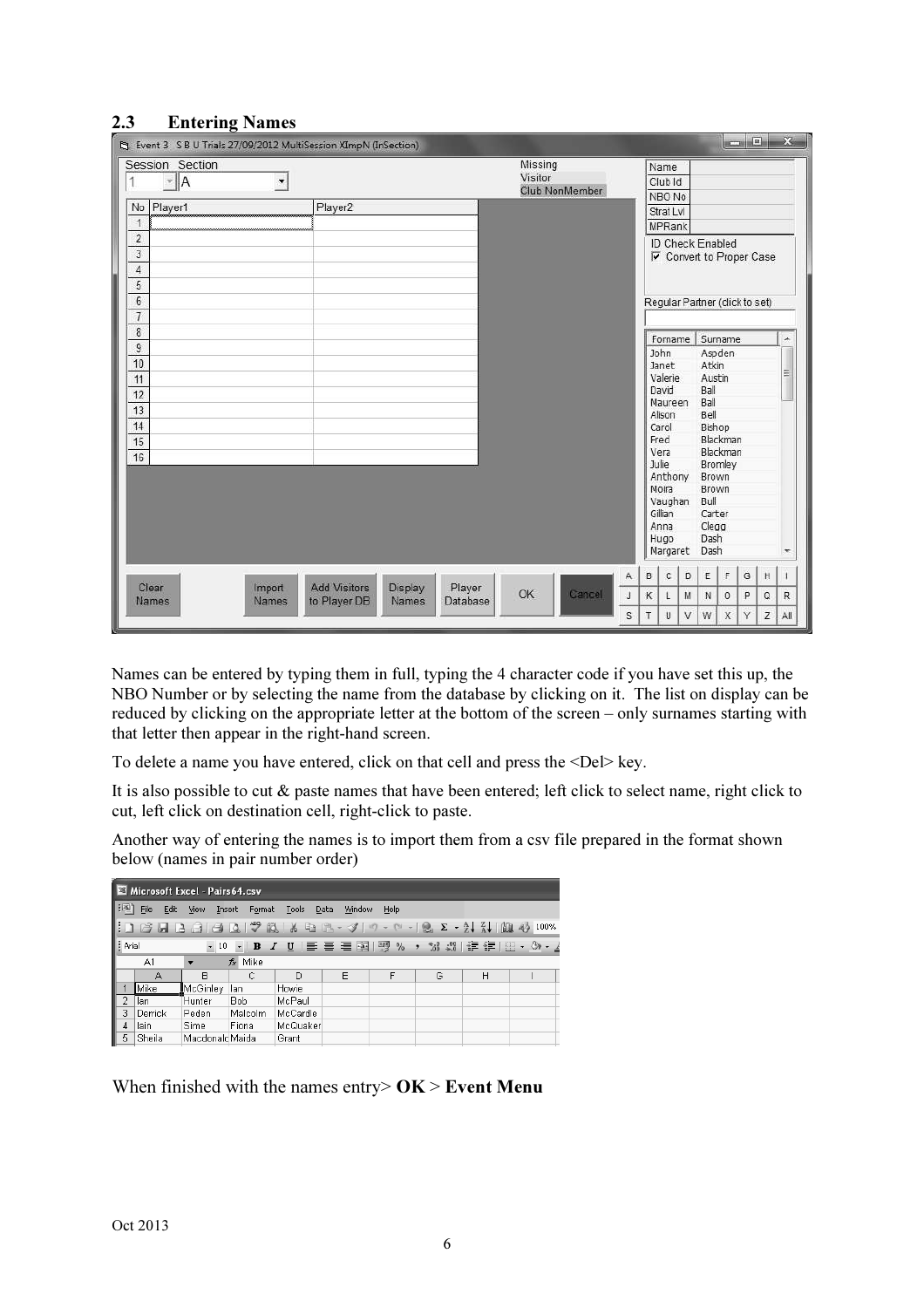#### 3. ROUND 1 SETUP

#### 3.1 Finalising the Event



# From the Event Menu > Assignments > Assignment screen: -

3.2 Missing Pairs Click on the Missing Pairs tab.

| [3]. Event 3 S B U Trials 27/09/2012 MultiSession XImpN (InSection)                                                                                                                                                                                                                                                                                                                                                                                                                                                                                                          |                | $\overline{\mathbf{x}}$<br>والم |
|------------------------------------------------------------------------------------------------------------------------------------------------------------------------------------------------------------------------------------------------------------------------------------------------------------------------------------------------------------------------------------------------------------------------------------------------------------------------------------------------------------------------------------------------------------------------------|----------------|---------------------------------|
| Assignments                                                                                                                                                                                                                                                                                                                                                                                                                                                                                                                                                                  | <b>Sitters</b> | <b>Missing Pairs</b>            |
| Present<br>1 John Aspden - Janet Atkin<br>2 Valerie Austin - David Ball<br>3 Maureen Ball - Alison Bell<br>4 Carol Bishop - Fred Blackman<br>5 Vera Blackman - Julie Bromley<br>6 Anthony Brown - Moira Brown<br>7 Vaughan Bull - Gillian Carter<br>8 Anna Clegg - Hugo Dash<br>9 Margaret Dash - Janice Evans<br>10 Caroline Exall - Kathleen Gaylor<br>11 Roy Gaylor - Shirley Gent<br>12 Gloria Greenman - Mary Grint<br>13 Elizabeth Hancock - Peter Hancock<br>14 Sue Haywood - Joe Holdroyd<br>15 Pat Holroyd - Barbara Ingham<br>16 Maggie Jerome - Elizabeth Johnson | Missing        |                                 |

If a pair is missing or leave they can be removed from the event by clicking on their name entry in the left-hand screen. That pair is then moved to the right-hand screen. If you have selected the wrong pair, click on their entry in the Missing column and they are restored. If are going to have a half-table throughout it is normal to have the highest pair number (NS at T1) as the missing pair.

Click on the Assignments tab to return to that screen.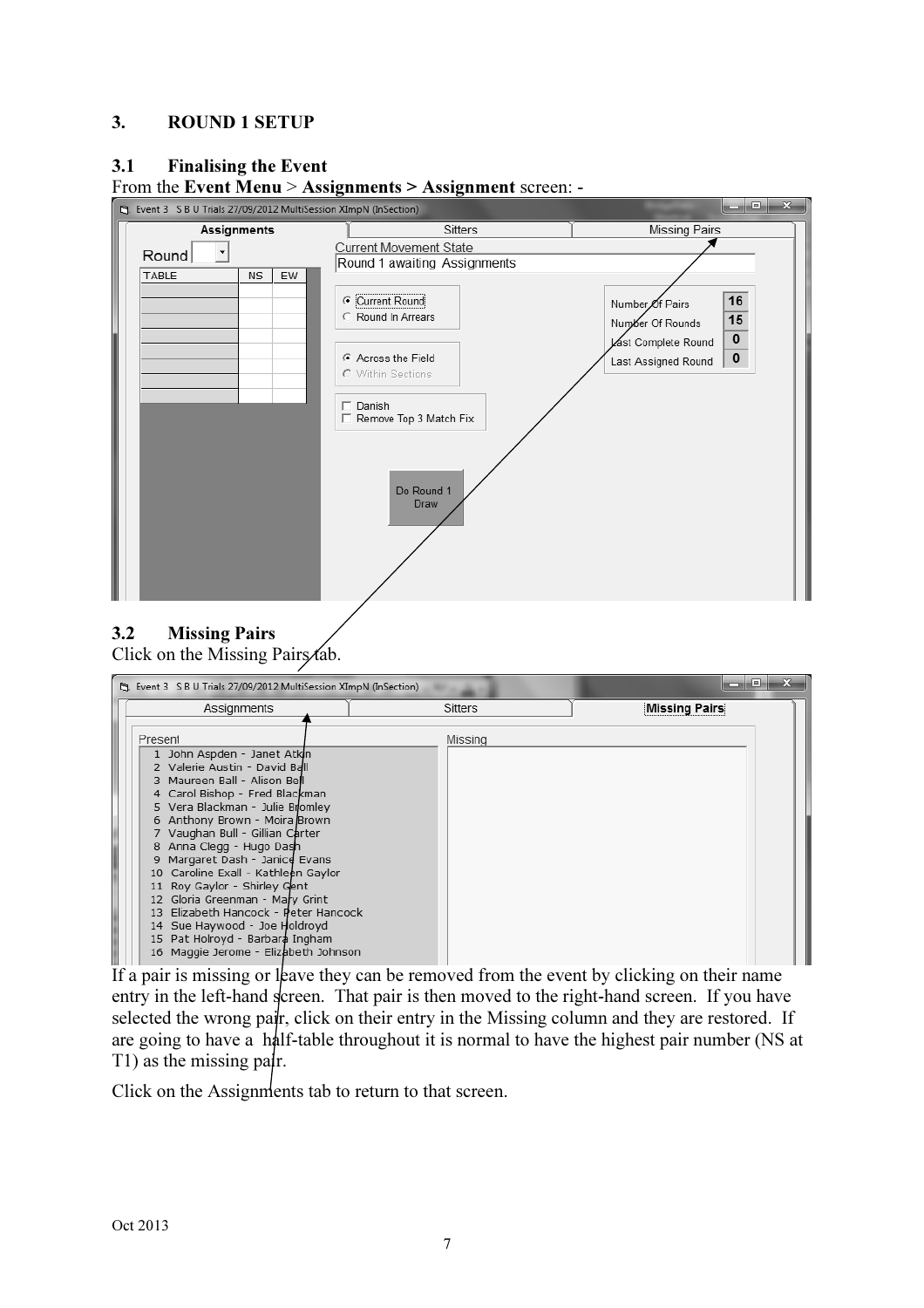#### 3.3 Permanent Half-table

If you are going to have a half-table throughout the event, it is worthwhile making some changes to the set-up.

#### Form the Assignments screen click on Return > Event Menu > Event Details > Movement Details tab



Because you had 7.5 tables you had to set the event up as 8 tables. Consequently, the program will factor all X-IMP scores by 8/7 (expected scores/actual scores on each board). Similarly if you had chosen X-IMPs / comparisons the program would factor up by 8/7 then divide by 8 (the number of expected comparisons). Yet again if you were scoring by X-IMPs/sqrt ( $\text{rc}/2$ ) where r is the expected scores & c the expected comparisons, the program after factoring up by 8/7 would then divide scores by sqrt (8 x 7/2).

You can avoid all this factoring by setting the Table Override to 7

| งษยาเพ                                                |
|-------------------------------------------------------|
| Scoring Method                                        |
| (Imps                                                 |
| <b>Butler Drops</b>                                   |
| 12.5% (1/8 Field Highest and Lowest scores)           |
| VP Scale (Butler, XImp Scoring only)                  |
| <b>WBF</b> Scale                                      |
| No.of Tables Override (Allows User defined Board Top) |
| <b>▽</b> Matchpoint Within Sections                   |
| Convert Imps/XIMPs to VPs                             |

Now the program is expecting only 7 scores (6 comparisons) on each board – so no factoring up.

If scoring in X-IMPs / comparisons, the program would now simply divide the X-IMPs by 6 and if scoring in X-IMPs/sqrt ( $\text{rc}/2$ ) where r is the expected scores & c the expected comparisons, the program would simply divide the X-IMP scores by sqrt (7 x 6/2).

#### Click OK > Event Menu > Assignments > Assignments screen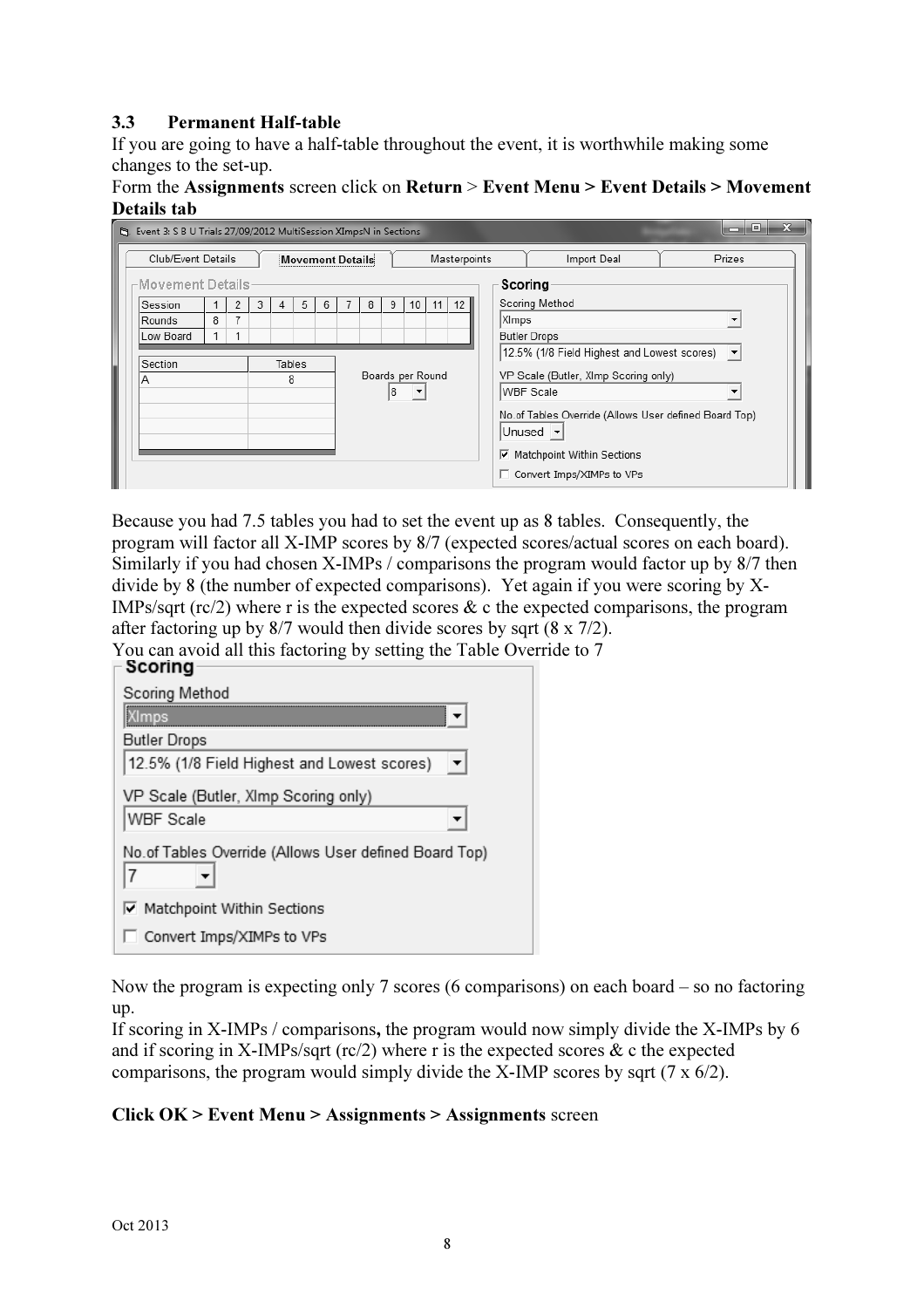#### 3.4 Draw for Round 1



**Ensure Current Round & Danish are selected** and that the other options are as shown above (these settings should remain as default for the rest of the event) and then click on Do Round 1 Draw > Message appears > OK.

Pairs are assigned in the normal 'Swiss' pattern with pairs 1 & 2 sitting NS & EW resp. at T1, and so on: -

| <b>TABLE</b>                                                                                                                                                                                                                                                                                        | <b>NS</b> | EW  |    |
|-----------------------------------------------------------------------------------------------------------------------------------------------------------------------------------------------------------------------------------------------------------------------------------------------------|-----------|-----|----|
|                                                                                                                                                                                                                                                                                                     | 1         | 2   |    |
|                                                                                                                                                                                                                                                                                                     | 3         |     |    |
|                                                                                                                                                                                                                                                                                                     | 5         | 6   |    |
|                                                                                                                                                                                                                                                                                                     | 7         | 8   |    |
|                                                                                                                                                                                                                                                                                                     | 9         | 10  | Tł |
|                                                                                                                                                                                                                                                                                                     | 11        | 12  |    |
| $\begin{array}{r} \underline{A} \ \underline{1} \\ \underline{A} \ \underline{2} \\ \underline{A} \ \underline{3} \\ \underline{A} \ \underline{4} \\ \underline{A} \ \underline{5} \\ \underline{A} \ \underline{6} \\ \underline{A} \ \underline{7} \\ \underline{A} \ \underline{8} \end{array}$ | 13        | 14  | th |
|                                                                                                                                                                                                                                                                                                     | 15        | 16  | W  |
|                                                                                                                                                                                                                                                                                                     |           | - - |    |

the next stage is to edit this draw so that it corresponds to  $t$  line-up for round 1 in the movement you are using. ith 8T we should have pr 16 at T1 NS and pr 1 as  $EW$ 

Click in the box for NS at T1, type 16 then click in the EW box for T1 and type 1. Continue this process until all the tables have been re-assigned

| <b>TABLE</b>   | <b>NS</b> | EW |
|----------------|-----------|----|
| A <sub>1</sub> | 16        | 1  |
| A 2            | 10        | 8  |
| A <sub>3</sub> | 6         | 2  |
| A 4            | 13        | 5  |
| A 5            | 4         | 3  |
| A 6            | 14        | 11 |
| A 7            | 9         | 15 |
| A 8            | 12        | 7  |

The draw should now look like this

Click on the Set Manual Assignments button (bottom left) > Message > Yes

Now click the Return button (bottom right) Any missing pair should be entered with pair number 0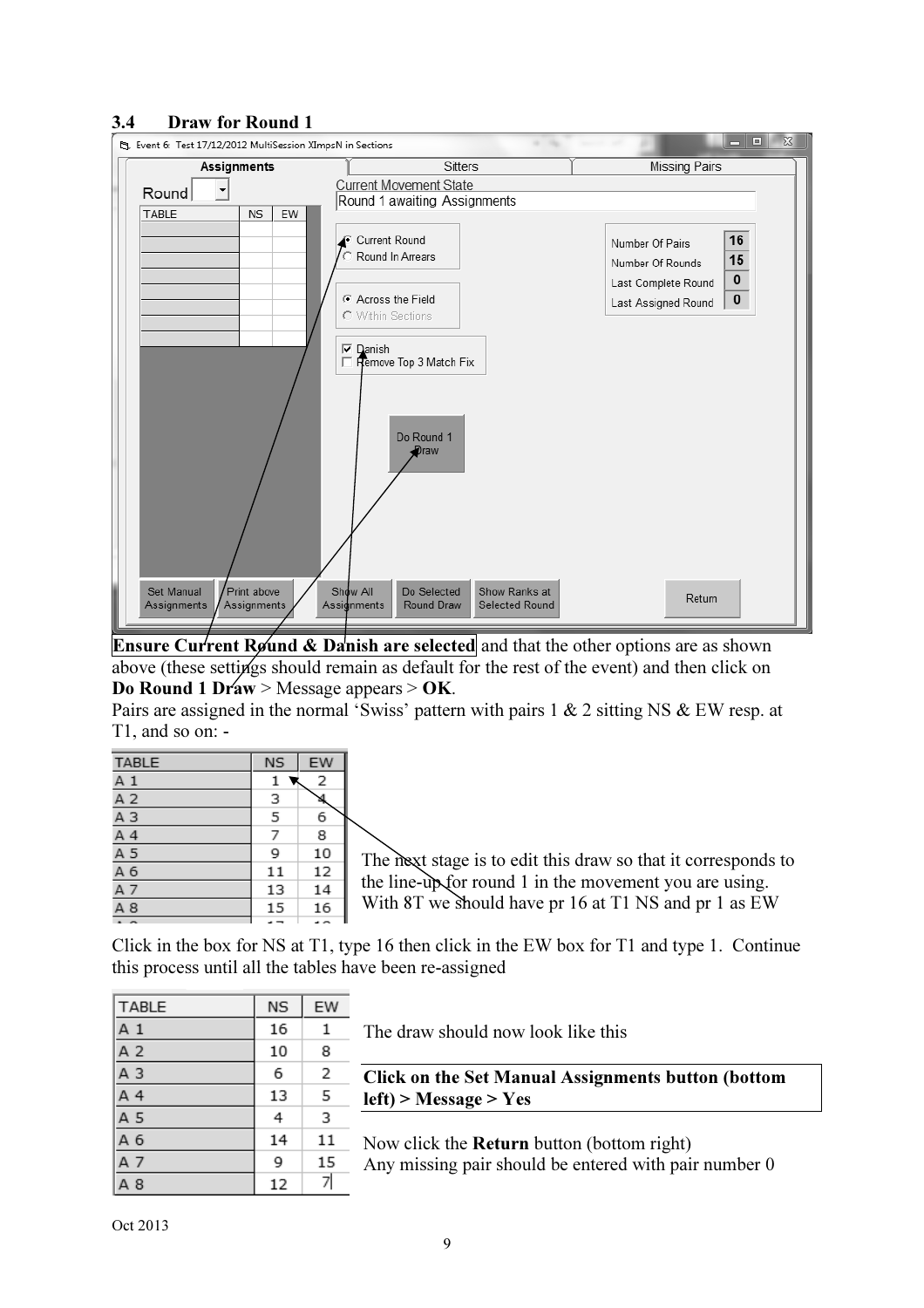You are returned to the Event Menu

#### 3.5 REPORTS SET-UP

Reports are accessed from the Event Menu by clicking Reports -



Check that **Output To** is Notepad then click on the **Printer Settings** tab:  $\text{-}$ 

| <b>DEFAULT PRINTER</b> |             |             |                    |                                |
|------------------------|-------------|-------------|--------------------|--------------------------------|
| Brother HL-1430        |             |             |                    |                                |
|                        | <b>NAME</b> | <b>SIZE</b> | <b>ORIENTATION</b> | Printer Left Margin in Inches- |
| Ranks                  | Courier New | 11          | Portrait -         | 0.1                            |
| Match Scores           | Courier New | 10          | Landsca            |                                |
| Check Slips            | Courier New |             | Landsca            | Entries Per Page<br>CheckSlips |
| Table Scores           | Courier New | 11          | Landsca            | 5                              |
| <b>Boards</b>          | Courier New | 10          | Landsca ·          | Assign Groups                  |
| Frequencies            | Courier New | 11          | Landsca            | 17                             |
| <b>Starting Lineup</b> | Courier New | 11          | Landsca            |                                |
| Assigns                | Courier New | 12          | Landsca v          | Automatic Paging otherwise     |
| Movement               | Courier New | 11          | Portrait           |                                |
| History                | Courier New | 10          | Portrait           |                                |

Ensure that the Default Printer is correct (drop down list to change it) and that the other details are as shown above.

To change a font or size of font, click on the report type, eg Ranks. Make changes as appropriate then click OK. To change the Orientation select from the drop-down list. Once the settings have been made they should remain the same unless you change them. When finished, click the **Return to Display Reports** button > **Reports** screen > **Return** button (bottom right) > Event menu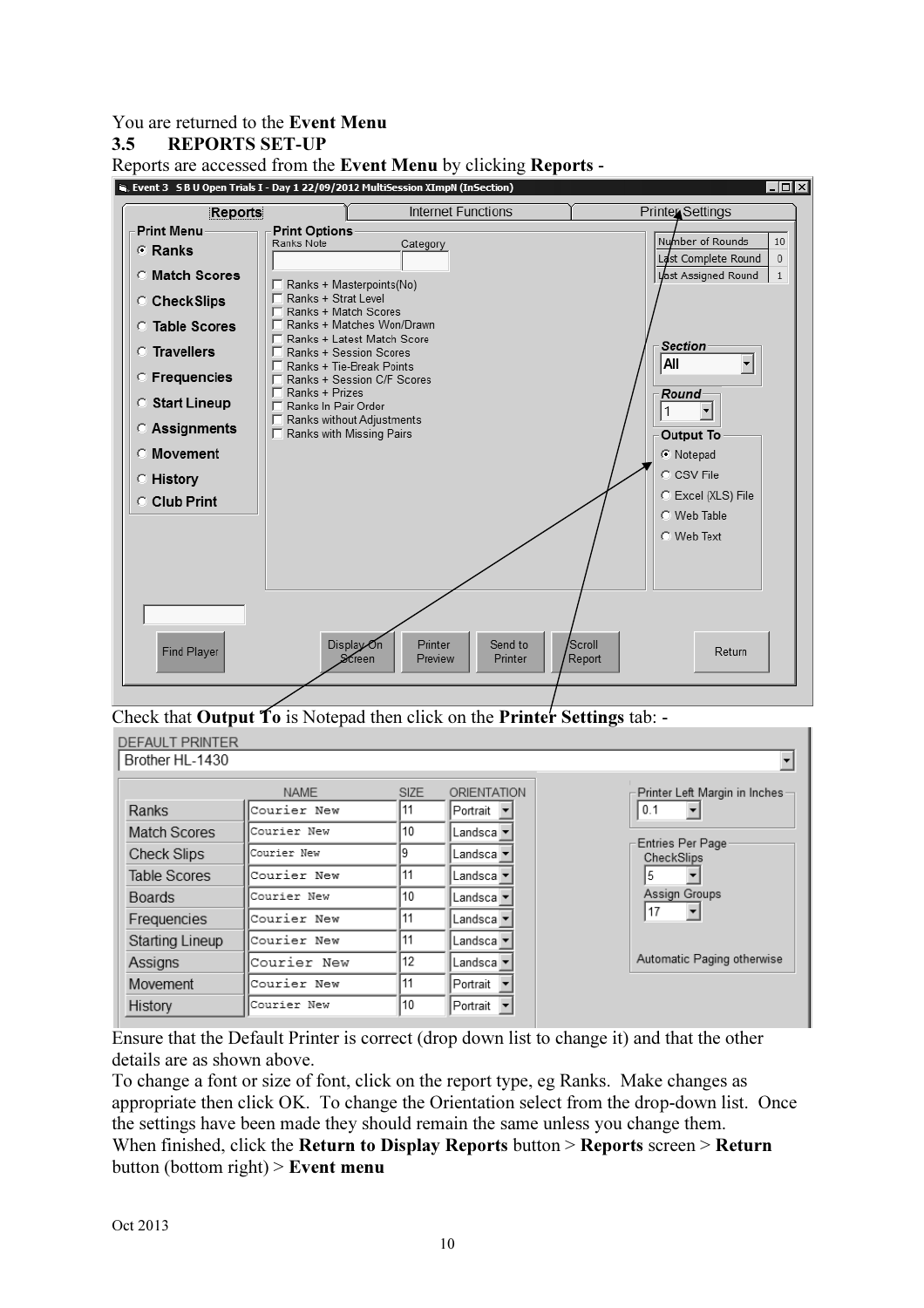### 4. BRIDGEMATES

#### 4.1 Check settings on Bridgemates & Server

#### **Bridgemates**

Press OK to get to the initial Bridgemate II screen. SETUP should be displayed (bottom left). Press the button below SETUP and check that each bridgemate is set to Section A, the correct Table and Channel. If working in a club's premises I recommend setting the channel to 3 –some clubs leave their bridgemate server switched on (usually channel 0 or 1).

To change any of above settings, use the up/down buttons to get to the correct item then, use the  $+$  and keys on the bridgemate to increase/decrease the setting. When finished, press the  $BACK$  button  $>$  initial screen.

#### Server

Attach the server to the computer (USB) then start BridgeMate Control Software (BCS). On the Menu Bar at the top of the page select Server > Channel selection. If the channel is set correctly > Close. To change the channel, select the desired Channel from the drop-down  $list > Set > OK > Close$ .

Finally, close down BCS via File > Exit

In the scoring program, navigate to the Event Menu > BridgeMate Scoring and select the BCS Admin tab

| [3]. Event 1: Test 28/10/2013 Session 1 Section A XImpsN in Sections | $\overline{\phantom{a}}$<br>▭                                   |                                                                                                                               |         |                                  |  |  |  |  |  |  |
|----------------------------------------------------------------------|-----------------------------------------------------------------|-------------------------------------------------------------------------------------------------------------------------------|---------|----------------------------------|--|--|--|--|--|--|
|                                                                      | <b>Bridgemate Scoring</b><br>Inactive<br><b>Session Section</b> |                                                                                                                               |         |                                  |  |  |  |  |  |  |
| Database                                                             |                                                                 |                                                                                                                               |         | $\overline{\mathsf{H}}$ All      |  |  |  |  |  |  |
| Results                                                              |                                                                 | <b>BCS Admin</b>                                                                                                              | Reports | Names                            |  |  |  |  |  |  |
| <b>Scoring Unit</b><br>Bridgemate<br>Set BCS Program                 |                                                                 | Full path and filename of BCS Program<br>C:\Program Files (x86)\Bridgemate Pro\BMPro.exe                                      |         | <b>BCS Version</b><br>$-2.7.0.9$ |  |  |  |  |  |  |
| Set National<br>Player Names File                                    |                                                                 | Full path and filename of BMPlayerDB.mdb (National Player Names File)<br>C:\Program Files (x86)\Bridgemate Pro\BMPlayerDB.mdb |         |                                  |  |  |  |  |  |  |

If using Windows 7 the BCS program path should be as shown above. In XP the path is C:\Program Files\Bridgemate Pro\BMPro.exe. If the correct path is selected then the version number should be visible. If path is not correct (in which case BMPro will not launch) then click on the blue Set BCS Program and then navigate as appropriate to the correct location depending on whether you are using XP or Windows 7. Once set the path will not alter of its own accord.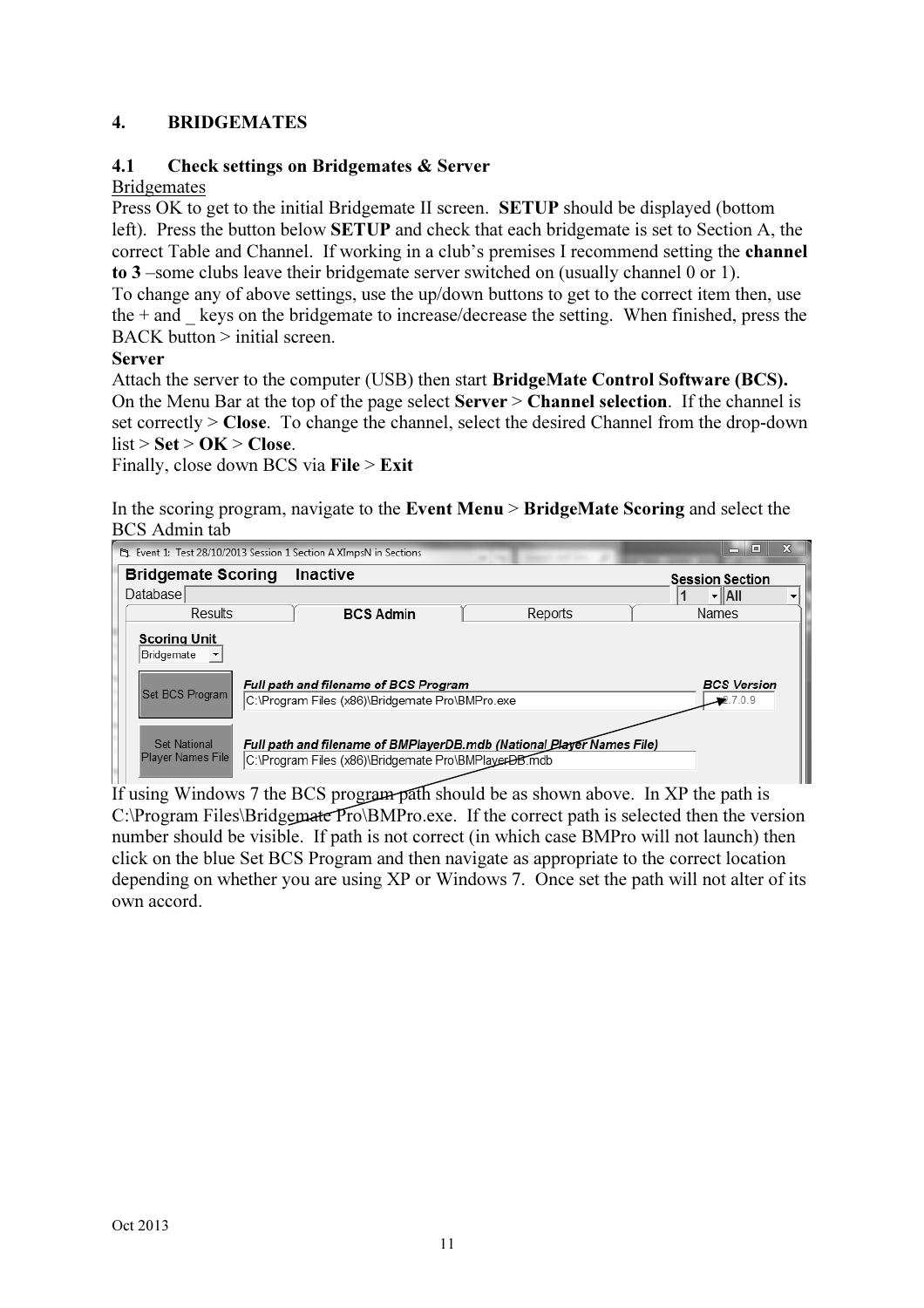### 5. ROUND 1

# 5.1 Starting the Bridgemates

#### From the Event Menu > BridgeMate Scoring

|   | E Event 3 S B U Trials 27/09/2012 MultiSession XImpN (InSection)<br>Results Database Inactive |                 |     |                |                        |                  |   |                  |         |                |   |         | <b>BridgeMate Scoring</b> |    |                            |   |            |       |          |                        |              |         |                          | <b>Session Section</b> |                       |                      |
|---|-----------------------------------------------------------------------------------------------|-----------------|-----|----------------|------------------------|------------------|---|------------------|---------|----------------|---|---------|---------------------------|----|----------------------------|---|------------|-------|----------|------------------------|--------------|---------|--------------------------|------------------------|-----------------------|----------------------|
|   |                                                                                               |                 |     |                |                        |                  |   |                  |         |                |   |         |                           |    |                            |   |            |       |          |                        | $\mathbf{1}$ |         | $\overline{\phantom{a}}$ | All                    |                       | $\blacktriangledown$ |
|   | <b>Results</b>                                                                                |                 |     |                |                        | <b>BCS Admin</b> |   |                  |         |                |   | Reports |                           |    |                            |   |            | Names |          |                        |              |         |                          |                        | <b>Missing Scores</b> |                      |
| С | Section                                                                                       | Rd              | Exp | T <sub>1</sub> | $\overline{c}$         | 3                | 4 | 5                | 6       | $\overline{7}$ | 8 | 9       | 10                        | 11 | 13<br>14<br>15<br>16<br>12 |   |            |       | 17       | $19$   20   21  <br>18 |              |         | $22$   2                 |                        |                       |                      |
| Α | Α                                                                                             | 1               | 64  | 0              | 0                      | 0                | 0 | 0                | 0       | 0              | 0 | 0       |                           |    |                            |   |            |       |          |                        |              |         |                          |                        |                       |                      |
| Α | Α                                                                                             | 2               | 0   | 0              | 0                      | 0                | 0 | 0                | 0       | 0              | 0 | 0       |                           |    |                            |   |            |       |          |                        |              |         |                          |                        |                       |                      |
| Α | Α                                                                                             | 3               | 0   | 0              | 0                      | 0                | 0 | 0                | 0       | 0              | 0 | 0       |                           |    |                            |   |            |       |          |                        |              |         |                          |                        |                       |                      |
| Α | Α                                                                                             | 4               | 0   | 0              | 0                      | 0                | 0 | $\boldsymbol{0}$ | 0       | 0              | 0 | 0       |                           |    |                            |   |            |       |          |                        |              |         |                          |                        |                       |                      |
| Α | Α                                                                                             | 5               | 0   | 0              | 0                      | 0                | 0 | 0                | 0       | 0              | 0 | 0       |                           |    |                            |   |            |       |          |                        |              |         |                          |                        |                       |                      |
| Α | Α                                                                                             | 6               | 0   | 0              | 0                      | 0                | 0 | 0                | 0       | 0              | 0 | 0       |                           |    |                            |   |            |       |          |                        |              |         |                          |                        |                       |                      |
| Α | Α                                                                                             | 7               | 0   | 0              | 0                      | 0                | 0 | 0                | 0       | 0              | 0 | 0       |                           |    |                            |   |            |       |          |                        |              |         |                          |                        |                       |                      |
| Α | Α                                                                                             | 8               | 0   | 0              | 0                      | 0                | 0 | 0                | 0       | 0              | 0 | 0       |                           |    |                            |   |            |       |          |                        |              |         |                          |                        |                       |                      |
| B | A                                                                                             | 9               | 0   | 0              | 0                      | 0                | 0 | 0                | 0       | 0              | 0 | 0       |                           |    |                            |   |            |       |          |                        |              |         |                          |                        |                       |                      |
| в | Α                                                                                             | 10              | 0   | 0              | 0                      | 0                | 0 | 0                | 0       | 0              | 0 | 0       |                           |    |                            |   |            |       |          |                        |              |         |                          |                        |                       |                      |
| B | Α                                                                                             | 11              | 0   | 0              | 0                      | 0                | 0 | 0                | 0       | 0              | 0 | 0       |                           |    |                            |   |            |       |          |                        |              |         |                          |                        |                       |                      |
| в | Α                                                                                             | 12              | 0   | 0              | 0                      | 0                | 0 | 0                | 0       | 0              | 0 | 0       |                           |    |                            |   |            |       |          |                        |              |         |                          |                        |                       |                      |
| В | Α                                                                                             | 13              | 0   | 0              | 0                      | 0                | 0 | 0                | 0       | 0              | 0 | 0       |                           |    |                            |   |            |       |          |                        |              |         |                          |                        |                       |                      |
| в | A                                                                                             | 14              | 0   | 0              | 0                      | 0                | 0 | $\mathbf 0$      | 0       | 0              | 0 | 0       |                           |    |                            |   |            |       |          |                        |              |         |                          |                        |                       |                      |
| B | Α                                                                                             | 15              | 0   | 0              | 0                      | 0                | 0 | $\mathbf 0$      | 0       | 0              | 0 | 0       |                           |    |                            |   |            |       |          |                        |              |         |                          |                        |                       |                      |
|   |                                                                                               |                 |     |                |                        |                  |   |                  |         |                |   |         |                           |    |                            |   |            |       |          |                        |              |         |                          |                        |                       |                      |
|   |                                                                                               |                 |     |                |                        |                  |   |                  |         |                |   |         |                           |    |                            |   |            |       |          |                        |              |         |                          |                        |                       |                      |
|   |                                                                                               |                 |     |                |                        |                  |   |                  |         |                |   |         |                           |    |                            |   |            |       |          |                        |              |         |                          |                        |                       |                      |
|   |                                                                                               |                 |     |                |                        |                  |   |                  |         |                |   |         |                           |    |                            |   |            |       |          |                        |              |         |                          |                        |                       |                      |
|   |                                                                                               |                 |     |                |                        |                  |   |                  |         |                |   |         |                           |    |                            |   |            |       |          |                        |              |         |                          |                        |                       |                      |
|   |                                                                                               |                 |     |                |                        |                  |   |                  |         |                |   |         |                           |    |                            |   |            |       |          |                        |              |         |                          |                        |                       |                      |
|   |                                                                                               |                 |     |                |                        |                  |   |                  |         |                |   |         |                           |    |                            |   |            |       |          |                        |              |         |                          |                        |                       |                      |
|   |                                                                                               |                 |     |                |                        |                  |   |                  |         |                |   |         |                           |    |                            |   |            |       |          |                        |              |         |                          |                        |                       |                      |
| ∢ | M.                                                                                            |                 |     |                |                        |                  |   |                  |         |                |   |         |                           |    |                            |   |            |       |          |                        |              |         |                          |                        |                       |                      |
|   |                                                                                               | Reset Server    |     |                |                        |                  |   |                  |         |                |   |         |                           |    |                            |   |            |       |          |                        |              |         |                          |                        |                       |                      |
|   | Create                                                                                        | Launch BCS /    |     |                | Up to Round            |                  |   |                  | Set BCS |                |   |         | Update                    |    |                            |   | From Round |       | Read All |                        |              |         |                          |                        |                       |                      |
|   | Database                                                                                      | Receive Results |     |                | $\mathsf{All}$ $\star$ |                  |   |                  | Options |                |   |         | Movement                  |    | 1                          | ▼ |            |       | Results  |                        |              | Restart |                          |                        | Return                |                      |
|   |                                                                                               |                 |     |                |                        |                  |   |                  |         |                |   |         |                           |    |                            |   |            |       |          |                        |              |         |                          |                        |                       |                      |

Ensure Session = 1 & Section =  $\overrightarrow{All}$  (or A) are displayed (top right of screen).

Click Create Database. Reset Server box should now be ticked and Launch BCS button should be active – **but <u>don't</u>** click on it yet!!

Now click on Set BCS Options at the bottom of the screen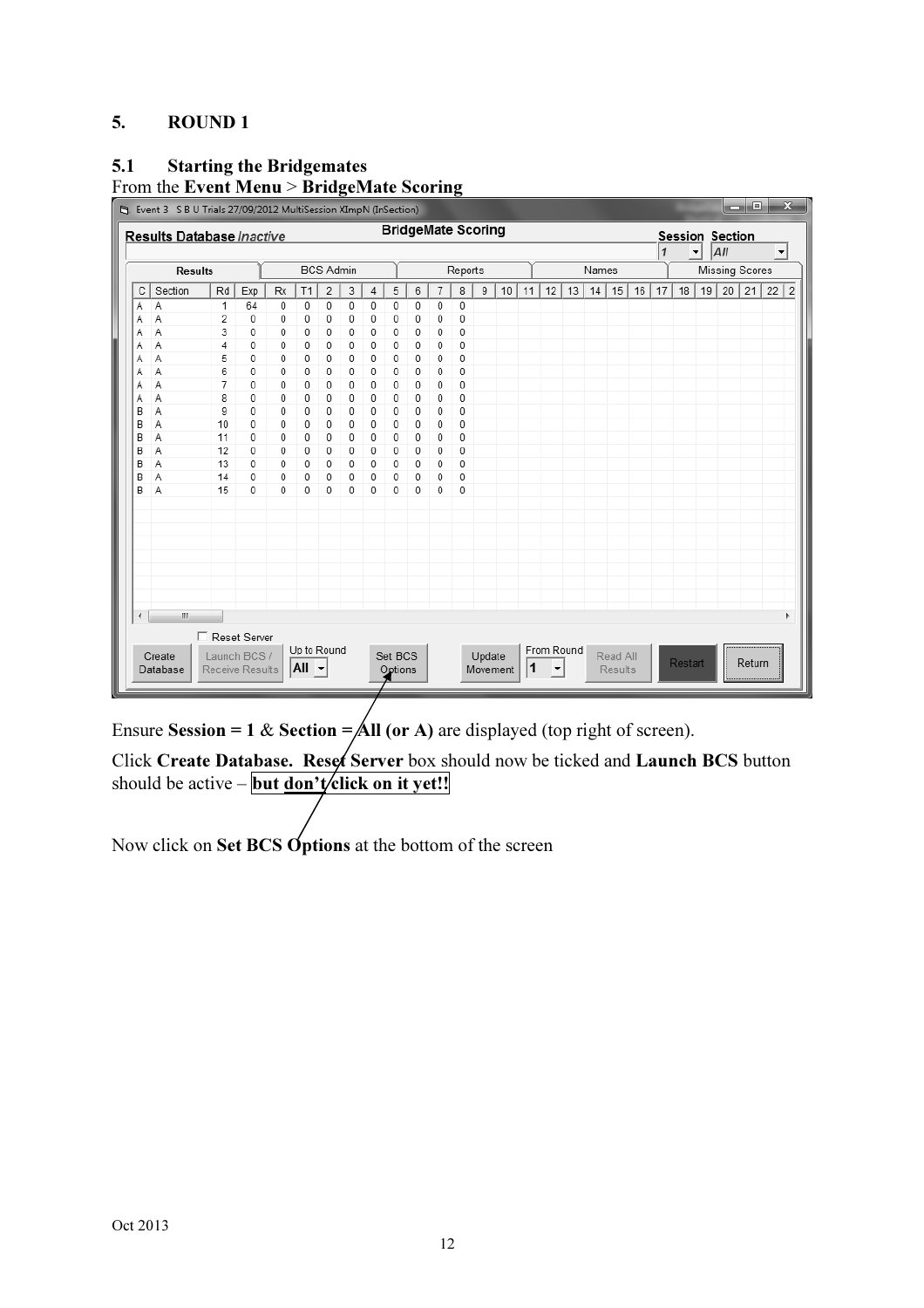| <b>BM Options</b>                                                                                                                                                              | Extra Options for BM2                                                                                    |
|--------------------------------------------------------------------------------------------------------------------------------------------------------------------------------|----------------------------------------------------------------------------------------------------------|
| <b>Results</b>                                                                                                                                                                 | Interval settings                                                                                        |
| $\Box$ Show previous results                                                                                                                                                   | 20<br>Autopower-off period<br>seconds                                                                    |
| Frequency list, 6 lines, 1 score column<br>▼<br>Show own result<br>$\Box$ Repeat results<br>Unlimited<br>▼<br>Maximum results to show:<br>$\Box$ Show percentage of own result | 12<br>Verification message<br>seconds<br>Contract-<br>Show contracts using:<br>C Symbols<br>C Characters |
| □ Group sections for results                                                                                                                                                   | <b>Optional Entry-</b>                                                                                   |
| <b>Behaviour</b><br>Show score points from perspective of:<br>C Declarer<br>⊙ North - South                                                                                    | Lead card<br>Member Numbers<br>$\Box$ Blank entry not allowed                                            |
| Enter results as:                                                                                                                                                              |                                                                                                          |
| $\overline{\phantom{a}}$<br>Up/Down Tricks                                                                                                                                     | Validate number using rules of:                                                                          |
| <b>▽</b> Show Pair Numbers at Round Info                                                                                                                                       | No validation                                                                                            |
| $\Box$ Intermediate transmission of contract<br>Board order verification                                                                                                       | Shutdown<br>Automatically close BCS at end of session<br>(Not allowed in Swiss Events)                   |

Set up as shown above (format of previous results does not matter).

#### Now click on the Extra Options for BM2 tab

| Options for tournament director-<br>Pair number entry as part of declarer-<br>PIN Code: 0000<br>No entry<br>Ⅳ 'No Play' requires TD confirmation<br>Player names-<br>Display additional information<br>Don't show player names<br>$\nabla$ Remaining number of boards to be played<br>$\Box$ Next seatings at end of round<br>Name Source<br>$\nabla$ Score recap<br>Player Database<br>Show score recap automatically<br>$\Box$ Text based number search (allow for leading zeros)<br>$\Box$ Allow players to erase scores<br>Ranking and game summary-<br>Automatic Entry of Board Number<br>$\Box$ Enter first board in round manually<br>Ranking:<br>Don't show ranking<br>F Enable RESET Function Key<br><b>Recording game</b><br>$\Box$ Show summary at end of session<br>$\Box$ Record Bidding<br>$C$ Percentage<br>C Matchpoints<br>$\Gamma$ RecordPlay<br>Validate entry with hand records<br><b>Hand Records-</b><br>Allow viewing hand records<br>$\Box$ View Hand Records | <b>BM Options</b> | <b>Extra Options for BM2</b> |
|---------------------------------------------------------------------------------------------------------------------------------------------------------------------------------------------------------------------------------------------------------------------------------------------------------------------------------------------------------------------------------------------------------------------------------------------------------------------------------------------------------------------------------------------------------------------------------------------------------------------------------------------------------------------------------------------------------------------------------------------------------------------------------------------------------------------------------------------------------------------------------------------------------------------------------------------------------------------------------------|-------------------|------------------------------|
| <b>Enter Hand Records</b><br>C End of Round<br>C End of Board                                                                                                                                                                                                                                                                                                                                                                                                                                                                                                                                                                                                                                                                                                                                                                                                                                                                                                                         |                   |                              |

Set up as shown above. When finished click the  $OK$  button (bottom right) > Results screen If you want to display player names at the start of each round see Appendix 2

#### Click Launch BCS > Message > Yes.

Bridgemate Control Software now opens showing all the tables with a red status circle. Once the bridgemates are started at the tables this will change to green.

There are various ways of monitoring the progress of the event. Personally, I find it easier to do it using BCS. Minimise the scoring program and select the Round Monitor tab in BCS. This displays the number of scores received from each table.

Once all the scores are in for Round 1, restore the scoring program which should be at the Bridgemate Scoring screen on the Results tab with all results from round 1 in.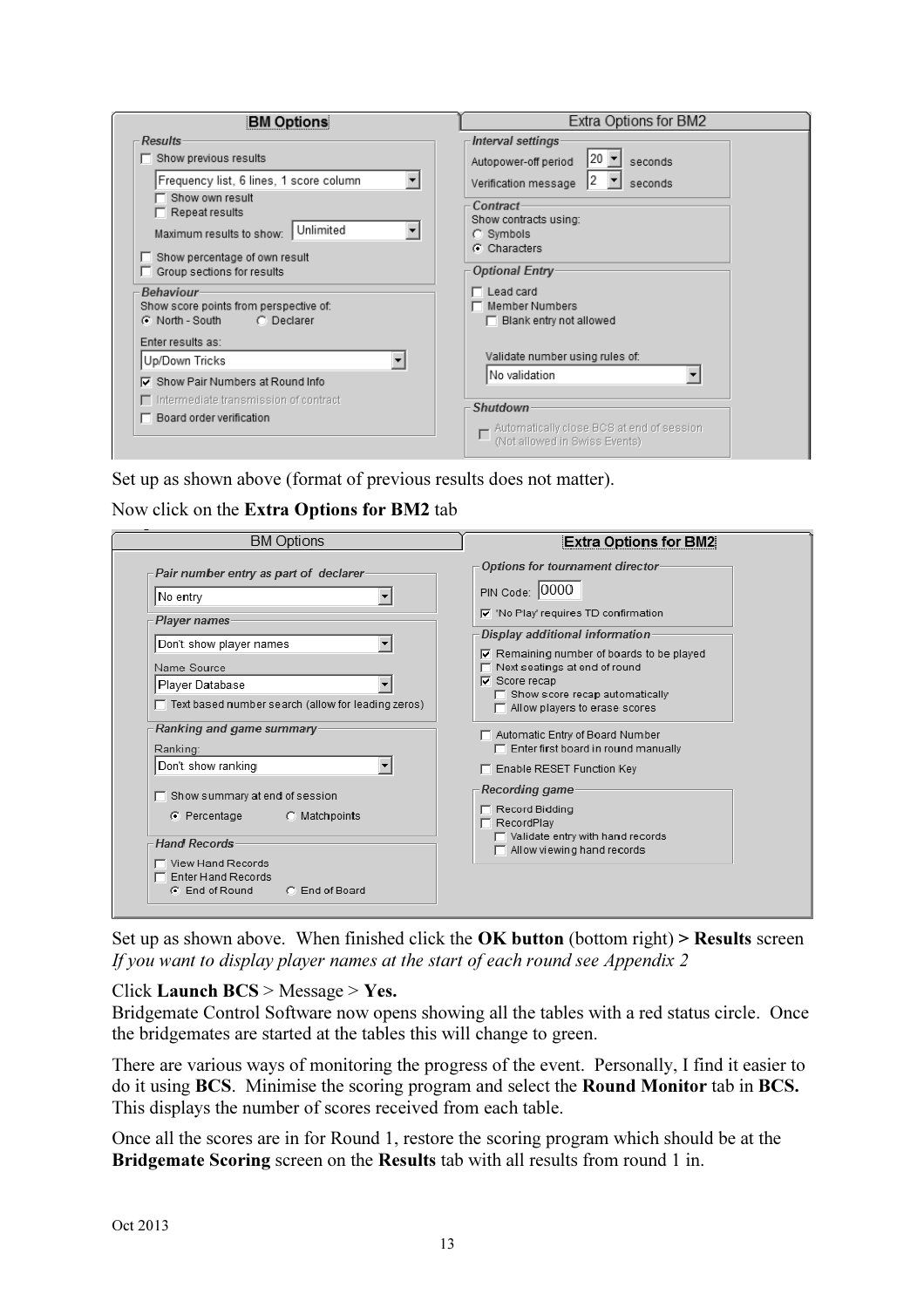The next two tasks are: -

- a) Produce the round 2 draw and send to bridgemates
- b) Produce print-outs for round 1.

If there is plenty of time between rounds you could do the print-outs first but my inclination is to get the round 2 draw out to the bridgemates first of all then do the reports

# 5.2 Round 2 Draw

From the BridgeMate Scoring screen click the Return button (bottom right) > Event Menu. Select Assignments

There should a message at the top of the screen saying "Round 2 awaiting Assignments over all Sections.

Click **Do Round 2 Draw** button  $>$  **OK.** The program will have do a 'Danish Swiss' draw, so amend the draw by typing in the line-up for round 2 in the movement (in this case; T1; 16v2; etc. and when finished click Set Manual Assignments button  $>$  message  $>$  Yes

Setting the draw as Danish is to avoid the problem that some users have encountered in that towards the end of a barometer event, the program could not perform a new 'Swiss' draw. The solution to this was to select **Danish** and try doing the draw again, then amend as usual followed by Set Manual Assignments

Setting the draw as Danish throughout should hopefully avoid this problem.

Click Return button (bottom right) > Event Menu > BridgeMate Scoring On the BridgeMate Scoring screen check Update Movement button shows Round 2 then click Update Movement button  $>$  message  $>$  Yes. If a report should now appear in  $BCS > Close$ Round 2 data is now sent to the bridgemates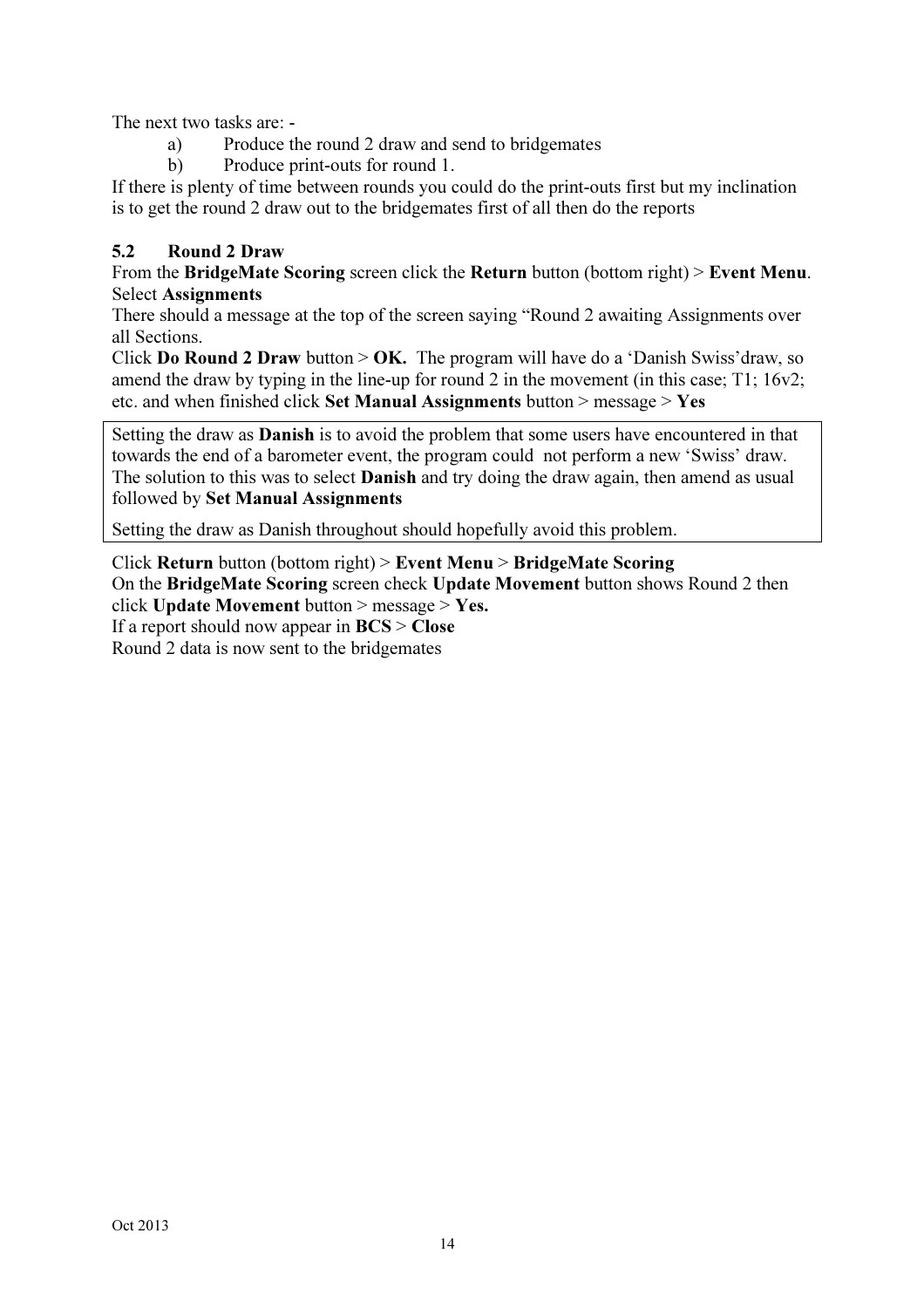# 6. REPORTS

Note: Many of the reports have many options – worthwhile clicking **Printer Preview** button to see what the report would look like before actually printing. A dotted line in the Printer Preview display indicates a page break. To close the preview click on the red X in the top right-hand corner; you are returned to the Report screen

# 6.1 Ranks

Select Ranks from the list in the Print Menu on the left-hand side of screen

Ensure that the correct round is displayed in the Round box (right-hand side of screen) In the Print Options section, select Ranks + Latest Match Score  $\&$  Ranks in Pair Order To print, click Send To Printer button; you need 2 copies (one for display & the other for scorer), so click that button again.

This report list the pairs in pair number order, displaying pair numbers, names, Total X-IMPS and X-IMP score in the round (match) just played. It is the values in this column that are typed into the spreadsheet.

# WARNING

Players should be made aware that the printouts from the scoring program have not been capped so round totals, event totals and ranking may not be accurate.

# 6.2 Travellers

Select Travellers from the list in the Print Menu on the left-hand side of screen Ensure that the correct round is displayed in the Round box (right-hand side of screen) Leave all options in the Print Options section, unticked.

Click Send to Printer button

#### 6.3 Table Check Slips (Optional)

The warning re ranks print-out also applies to the check slips.

If you do decide to print  $\&$  issue, select Collated (Guillotine)  $\&$  Exclude Leader Info in the Print Options section

Normally, you would print the table check slips for the round just ended once the draw for the next round has been made; eg, assign for round 2 and then print round 1 check slips. This way the slips have the pairs at their assigned table in round 2

Occasionally at the end of a session or the end of the event you may wish to print the check slips before the next round has been drawn – in which case, select all the options in the **Print Options** section

If the option Collated (Guillotine) is ticked, then the check-slips are printed with table 1 at the top of page 1, table 2 at the top of page 2 … Then, if you have a powerful enough guillotine the whole stack of check-slips can be sliced to give 4 or 5 piles with the tables in numerical order.

If the option Collated (Guillotine) is not ticked, the check-slips would be printed out with, for example, tables 1-5 on page 1, 6-10 on page  $2 \dots$ 

It is also possible to print out a check-slip for a selected pair – use the drop-down menu in the Print Options section to select

When printouts are complete, click Return > Event screen > Bridgemate Scoring.

#### Note:

If an event has 10+ boards/round or 15+ rounds, the check slips report will no longer print out side by side. In such cases, select the option One per Row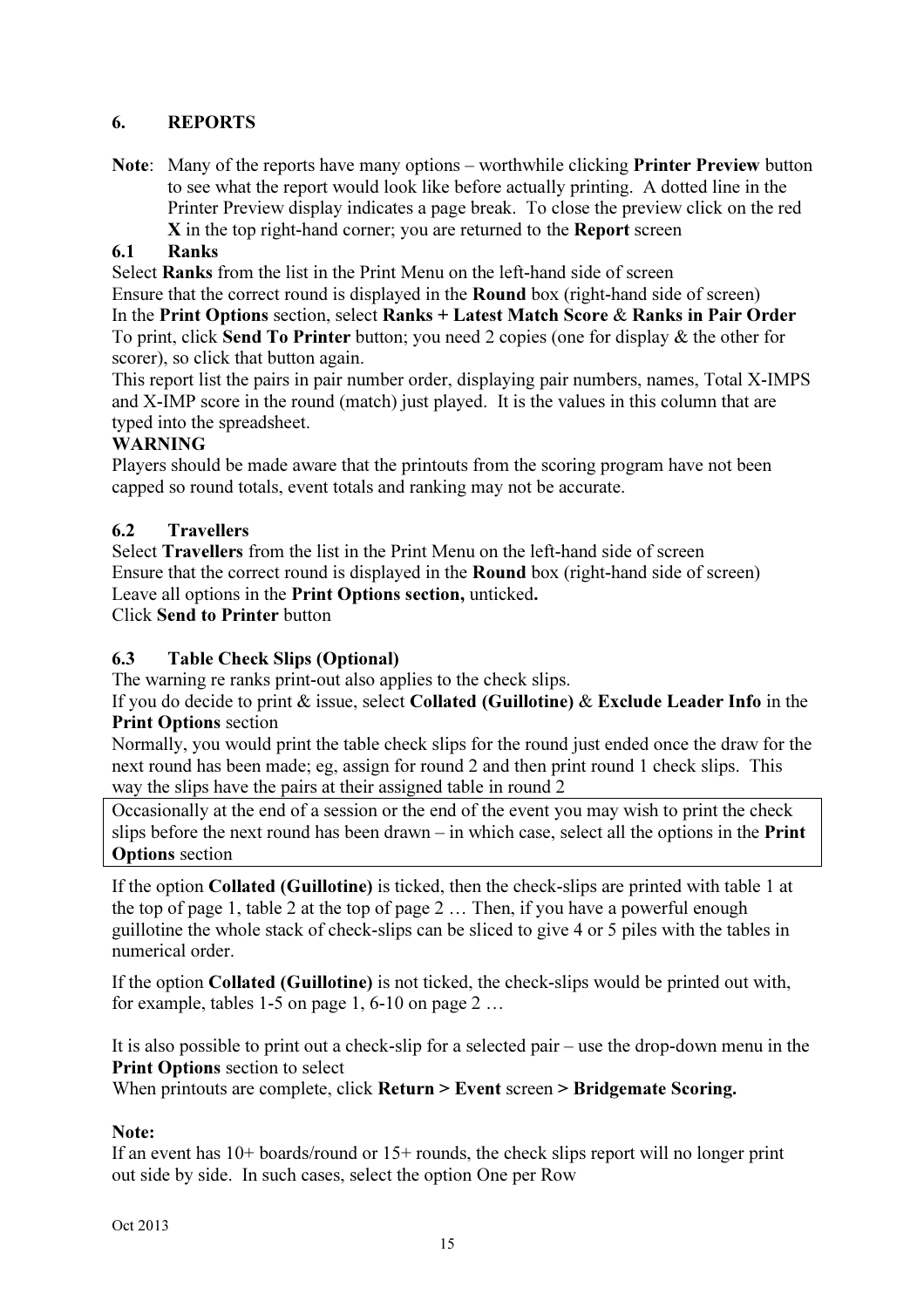#### 7. ROUND 2 ONWARDS

From now until you reach the end of the Session, the procedure for Round 2 and subsequent rounds is simply a repeat of the procedures described above for rounds 1 & 2: -

Once all the scores for a round are in, do the draw for the next round, amend it to the line-up you require, update the movement thus sending the new round data to the bridgemates and then produce the print-outs for the round which had just ended

8. SESSION 2 (and the start of any subsequent sessions)

Once all the scores are in for the last round of Session 1(round 8 in this example) print out the reports for that round  $>$  Return to get to Event Menu  $>$  Exit Event  $>$  Event History screen.

Close BCS via File > Close > File > Exit

From the Event History screen, select the "Multi" Section (Master Control Event) > Retrieve Event > Event Menu > Assignments.

Current Movement State will show display message similar to "Round x awaiting Assignments over all Sections (New Session)

> Do round x Draw (for first round of new session; round numbers are carried forward from session 1) > amend the draw > Set Manual Assignments button > Return button > Event Menu > BridgeMate Scoring

Session box (top right-hand of screen) should display session as 2

Create Database button >  $\overline{\text{ENSURE} }$  Reset server box is ticked > Launch BCS + Start **Receiving** button > message > Yes

BCS opens and tables are added to the server. The rest of session 2 is simply a repeat of session 1.

#### 8. END OF EVENT

#### Reports for publication on the Internet

Any reports can be produced in Web format by selecting Web Table in the Output To section of the Reports screen. With that option selected click the **Display on Screen** button. Report appears; if OK, now click the **Save** button. Give the file an appropriate name, choose desired location  $>$  Save  $>$  close report (click on X in top right-hand corner).

If printing the travellers for the event it is possible to produce one file for the whole event by selected Unused in the InSession box and All in the Round box. Alternatively by selecting 1 in the InSession box and ALL in the Round box a file for all hands in session 1 are produced. Similarly files for individual rounds could be produced.

Another alternative is to select EXCEL (XLS) File rather than Web Table in which case a spreadsheet is produced rather than a htm file. The spreadsheet is easier to edit if that is required.

After the last round of the event has been played and all the scores are in, print out the reports and then Return button  $\geq$  Event Menu  $\geq$  Exit Event  $\geq$  Return to Main Menu button  $\geq$  Exit

Close Bridgemate Control Software via File > Close > File > Exit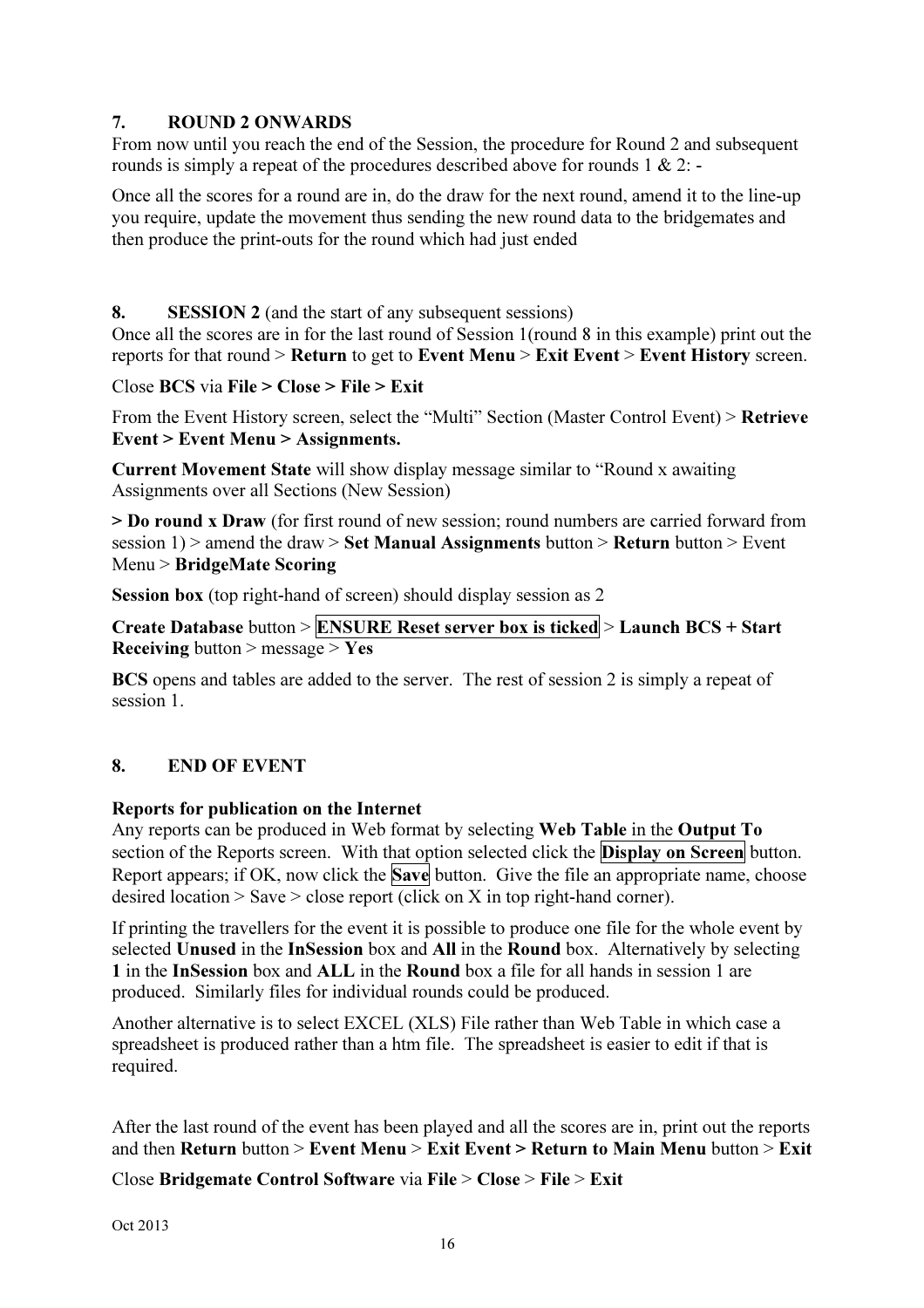# 9. SCORE AMENDMENTS

If the bridgemates collapse scores can be entered manually. Navigate to the Event menu (usually click the Return button and then select Enter Scores). The same screen is used for any score amendments. If you do have to enter amendments they are best left until all the scores for that round have been received.

|                         |                          | E. Event 6: S B U Open Trials I - Day 2 23/09/2012 MultiSession CrossImpsN in Sections |                  |                          |                       |            |             |                 |                        |                 |                     |                                                                                                              |                          |                                                                                              | $\Box$ o $\Box$          |
|-------------------------|--------------------------|----------------------------------------------------------------------------------------|------------------|--------------------------|-----------------------|------------|-------------|-----------------|------------------------|-----------------|---------------------|--------------------------------------------------------------------------------------------------------------|--------------------------|----------------------------------------------------------------------------------------------|--------------------------|
|                         |                          | <b>Table Card</b>                                                                      |                  |                          |                       |            |             |                 | <b>Missing Results</b> |                 |                     | <b>Result Input Methods</b>                                                                                  |                          |                                                                                              |                          |
| 1                       | $\overline{\phantom{0}}$ | Session Section<br>A                                                                   |                  | $\overline{\phantom{0}}$ | Round<br>$\mathbf{1}$ | Table<br>1 |             |                 |                        | <b>NS</b><br>EW | PAIR<br>20<br>11    | MPs<br>571<br>$-571$                                                                                         | VPS<br>571 0<br>$-571 0$ | <b>ADJ</b>                                                                                   | $\overline{\phantom{0}}$ |
| <b>Bd</b>               | Vul                      | Contract                                                                               | D                | Lead                     | $NS+$                 | $NS-$      | <b>NSXn</b> | EWXn            | Datum Score            |                 | <b>Options</b>      |                                                                                                              |                          |                                                                                              |                          |
| $1\,$                   | ÷.                       | $1NT+3$                                                                                | N                | C9                       | 180                   |            | 44          | $-44$           |                        |                 |                     | Auto Next Table<br><b>▽</b> Omit Last Zero                                                                   |                          |                                                                                              |                          |
| $\overline{2}$          | <b>NS</b>                | $7S-7$                                                                                 | E                | D <sub>4</sub>           | 350                   |            | 34.44       | $-34.44$        |                        |                 |                     | <b>Ⅳ</b> Contract/Result Entry                                                                               |                          |                                                                                              |                          |
| $\overline{\mathbf{3}}$ | EW                       | $5C-2$                                                                                 | E                | C <sub>2</sub>           | 200                   |            | 30          | $-30$           |                        |                 |                     | Omit Vulny check                                                                                             |                          |                                                                                              |                          |
| $\overline{4}$          | All                      | $2Hxx+1$                                                                               | N                | CK                       | 1240                  |            | 148         | $-148$          |                        |                 |                     | $\Box$ US Style                                                                                              |                          |                                                                                              |                          |
| $\overline{5}$          | <b>NS</b>                | $7NT =$                                                                                | N                | <b>S10</b>               | 2220                  |            | 174         | $-174$          |                        |                 |                     | Weighted Scores                                                                                              |                          |                                                                                              |                          |
| $\sqrt{6}$              | EW                       | <b>PASS</b>                                                                            | E                |                          | Pass                  | Out        | $-25$       | 25              |                        |                 |                     | % NS Score To                                                                                                |                          |                                                                                              |                          |
| $\overline{7}$          | All                      | $4Dxx+3$                                                                               | N.               | C4                       | 2120                  |            |             | 165.56 - 165.56 |                        |                 |                     | $\blacktriangledown$                                                                                         |                          |                                                                                              |                          |
|                         |                          |                                                                                        |                  |                          |                       |            |             |                 |                        |                 |                     | $\overline{\phantom{a}}$<br>$\overline{\phantom{0}}$<br>$\overline{\phantom{0}}$<br>$\overline{\phantom{a}}$ |                          | $\overline{\phantom{0}}$<br>$\overline{\cdot}$<br>$\overline{ }$<br>$\overline{\phantom{0}}$ |                          |
|                         |                          | <b>Quick Table Select</b>                                                              |                  |                          |                       |            |             |                 |                        |                 |                     |                                                                                                              |                          |                                                                                              |                          |
| $\sqrt{2}$<br> 4        |                          |                                                                                        | 5<br>6<br>7<br>8 |                          |                       | 9<br>10    |             |                 |                        |                 | Clear All<br>Scores | Print<br>Scores                                                                                              |                          | Return                                                                                       |                          |

 $PS$  – don't worry about the disparity in the scores shown above – I used a utility which produces random scores to save me entering them manually via the bridgemates

Using the boxes at the top of the screen, navigate to the correct Session, Section, Round and Table.

Details of score input operations can be displayed by clicking Result Input Methods.

# 9.1 Delete a score

To delete a current score, click in the appropriate box in the Score column and press the 'D' key (case does not matter) – the score is deleted.

#### 9.2 Replacing one score with a different score

With the **Contract/Result Entry** box unticked, click in the box and either enter the score as e.g. 10+ or 9- <Enter>. Alternatively, if so inclined, you could tick the Contract/Result Entry box and enter the contract details according to one of the formats described in Result Input Methods followed by <Enter>.

#### 9.3. Replacing a score with an Arbitral score.

Click in the box and enter the score as 50/50, 40/60 etc. followed by <Enter>

#### 9.4 Board needs to be arrow switched

This could be because a table has played a board the wrong way round or because the movement requires that some of the boards are arrow-switched Click in the box in the Score column and type A.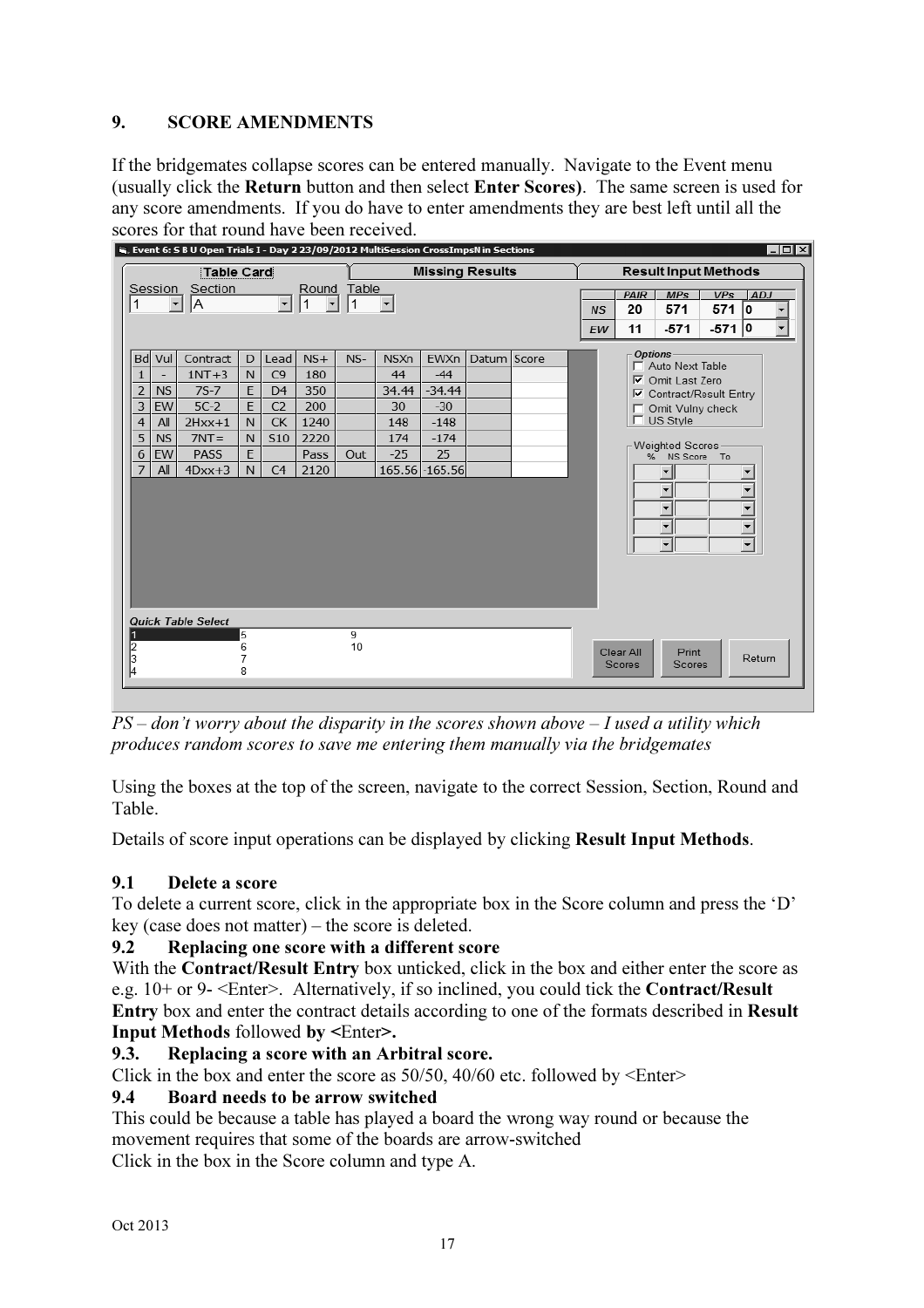#### 9.5 Weighted Score

A weighted score can also be entered (may be assigned either by TD or Appeals Committee). As an example, lets say the weighted score is (all scores from NS perspective):

25% of +1430  $40\% \text{ of } +680$ 20% of +650

15% of -100

To enter this in the scoring program, click in the appropriate cell in the Score column for teh session, round, table, board - selected cell should be yellow > press D to delete any previous entry then enter as follows in the weighted boxes

| %  | NS Score | To          |
|----|----------|-------------|
| 25 | 1430     | <b>Both</b> |
| 40 | 680      | <b>Both</b> |
| 20 | 650      | <b>Both</b> |
| 15 | -100     | Both        |

Now press W with the cursor in the yellow cell to enter the score.

You may display it at any tome with the S command (Result Input methods for all scoring commands).

Split scores (weighted or not can also be entered.

For example: - 50% of +400 to NS 50% of -50 to NS 100% of -400 to EW

Enter as follows

| $\frac{0}{0}$ | NS Score | To          |
|---------------|----------|-------------|
| 50            | 400      | $_{\rm NS}$ |
| 50            | -50      | NS          |
| 100           | EW       | Both        |

Now press W with the cursor in the yellow cell to enter the score.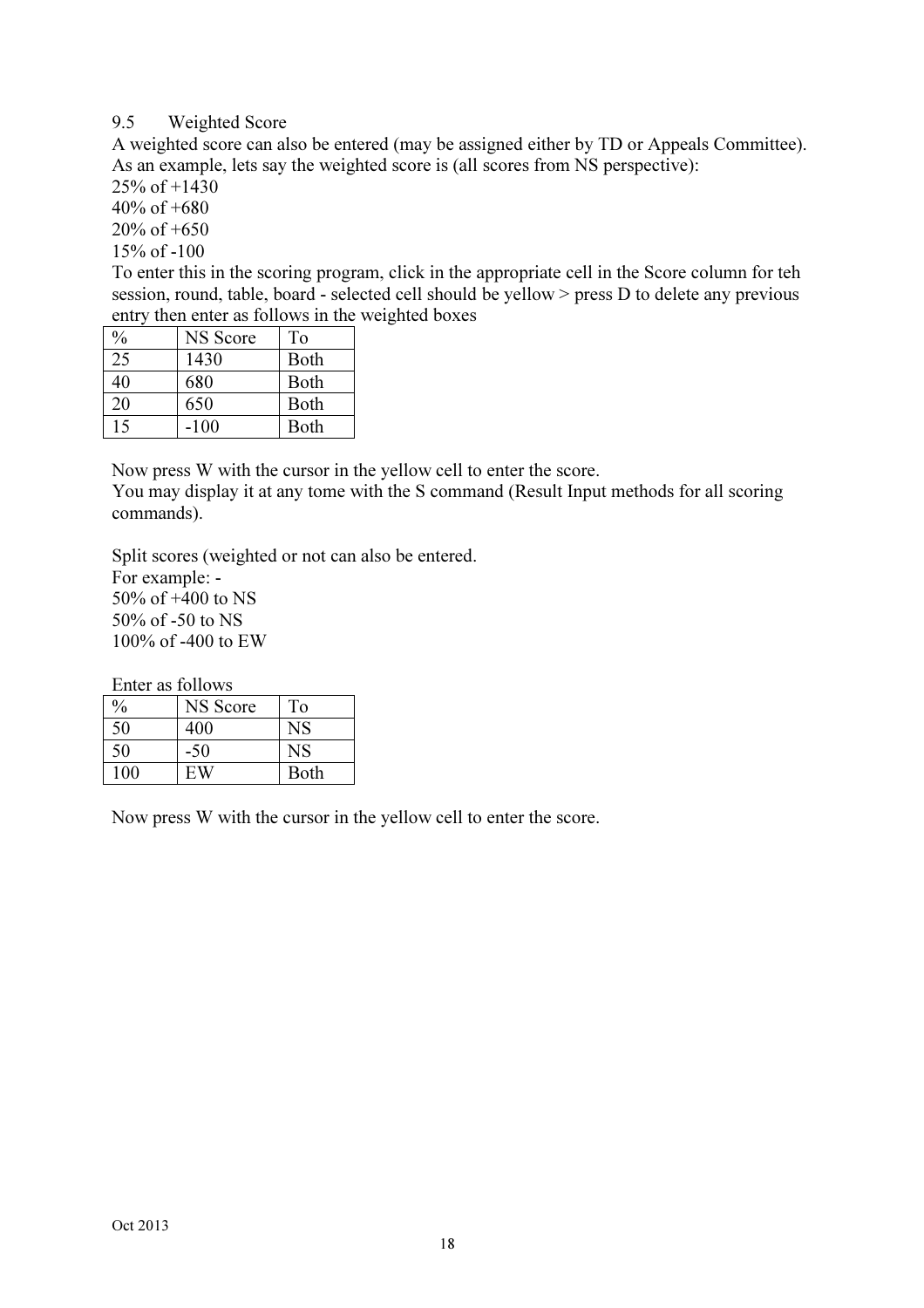# Movement Set-ups **Appendix 1**

| 3 Tables | 20 bds/rd                     |
|----------|-------------------------------|
| Day 1    | Session 1: 3 rounds; bds 1-60 |
| Day 2    | Session 2: 2 rounds; bds 1-40 |

| ⊢Movement Details |                |   |   |        |   |            |   |    |                  |    |
|-------------------|----------------|---|---|--------|---|------------|---|----|------------------|----|
|                   |                |   |   |        |   |            |   |    |                  |    |
| Session           |                | 2 | 3 |        | 5 | 6          | 8 | 9  | 10               | 12 |
| Rounds            | 3              | 2 |   |        |   |            |   |    |                  |    |
| Low Board         |                |   |   |        |   |            |   |    |                  |    |
|                   |                |   |   |        |   |            |   |    |                  |    |
| Section           |                |   |   | Tables |   |            |   |    |                  |    |
| Α                 |                |   |   |        |   |            |   |    | Boards per Round |    |
|                   |                |   |   |        |   |            |   | 20 |                  |    |
|                   |                |   |   |        |   |            |   |    |                  |    |
|                   |                |   |   |        |   |            |   |    |                  |    |
|                   |                |   |   |        |   |            |   |    |                  |    |
| <br>r<br>$\cdot$  | $\blacksquare$ |   | ٠ |        |   | $\epsilon$ |   |    |                  |    |



#### Duplicating Requirements

 Day 1: 1 set of 1-60 dealt as 1-32 + 1-28 Day 2: 1 set of 1-40 dealt as 1-32 + 1-8

4 Tables 16 bds/rd

| Session 1: 4 rounds; bds 1-64 |
|-------------------------------|
|                               |

Day 2 Session 2: 3 rounds; bds 1-48

# - Movement Details

| Session   |   | 2 | 3 |        | 5 | 6 |  | 8 | 9  | 10               | 11 | 12 |  |
|-----------|---|---|---|--------|---|---|--|---|----|------------------|----|----|--|
| Rounds    | 4 | 3 |   |        |   |   |  |   |    |                  |    |    |  |
| Low Board |   |   |   |        |   |   |  |   |    |                  |    |    |  |
|           |   |   |   |        |   |   |  |   |    |                  |    |    |  |
| Section   |   |   |   | Tables |   |   |  |   |    |                  |    |    |  |
| А         |   |   |   |        |   |   |  |   |    | Boards per Round |    |    |  |
|           |   |   |   |        |   |   |  |   | 16 |                  |    |    |  |
|           |   |   |   |        |   |   |  |   |    |                  |    |    |  |
|           |   |   |   |        |   |   |  |   |    |                  |    |    |  |
|           |   |   |   |        |   |   |  |   |    |                  |    |    |  |

#### Duplicating Requirements

 Day 1: 1 set of 1-64 dealt as 1-32 + 1-32 Day 2: 1 set of 1-48 dealt as 1-32 + 1-16

| 5 Tables | 14 bds/rd                     |
|----------|-------------------------------|
| Day 1    | Session 1: 3 rounds; bds 1-42 |
|          | Session 2: 2 rounds; bds 1-28 |
| Day 2    | Session 3: 4 rounds; bds 1-56 |

| <b>Movement Details</b> |   |   |   |        |   |   |                  |    |    |    |                 | Scoring                                                                                                                                                                                                         |
|-------------------------|---|---|---|--------|---|---|------------------|----|----|----|-----------------|-----------------------------------------------------------------------------------------------------------------------------------------------------------------------------------------------------------------|
| Session                 |   | 2 |   | 4      | 5 | 6 | 8                | 9  | 10 | 11 | 12 <sub>1</sub> | Scoring Method                                                                                                                                                                                                  |
| Rounds                  | 3 | 2 | 4 |        |   |   |                  |    |    |    |                 | XImps<br>▼                                                                                                                                                                                                      |
| Low Board               |   |   |   |        |   |   |                  |    |    |    |                 | <b>Butler Drops</b>                                                                                                                                                                                             |
| Section<br>Α            |   |   |   | Tables |   |   | Boards per Round | 14 |    |    |                 | $\overline{\phantom{a}}$<br>12.5% (1/8 Field Highest and Lowest scores)<br>VP Scale (Butler, XImp Scoring only)<br><b>WBF</b> Scale<br>No.of Tables Override (Allows User defined Board Top)<br>Unused <b>v</b> |

#### Duplicating Requirements

 Day 1: 1 set of 1-42 dealt as 1-32 + 1-10 + 1 set of 1-28 Day 2: 1 set of 1-56 dealt as 1-32 + 1-24

| Scoring                                     |  |
|---------------------------------------------|--|
| Scoring Method                              |  |
| XImps                                       |  |
| <b>Butler Drops</b>                         |  |
| 12.5% (1/8 Field Highest and Lowest scores) |  |
| VP Scale (Butler, Ximp Scoring only)        |  |
| <b>WBF Scale</b>                            |  |

No.of Tables Override (Allows User defined Board Top) Unused -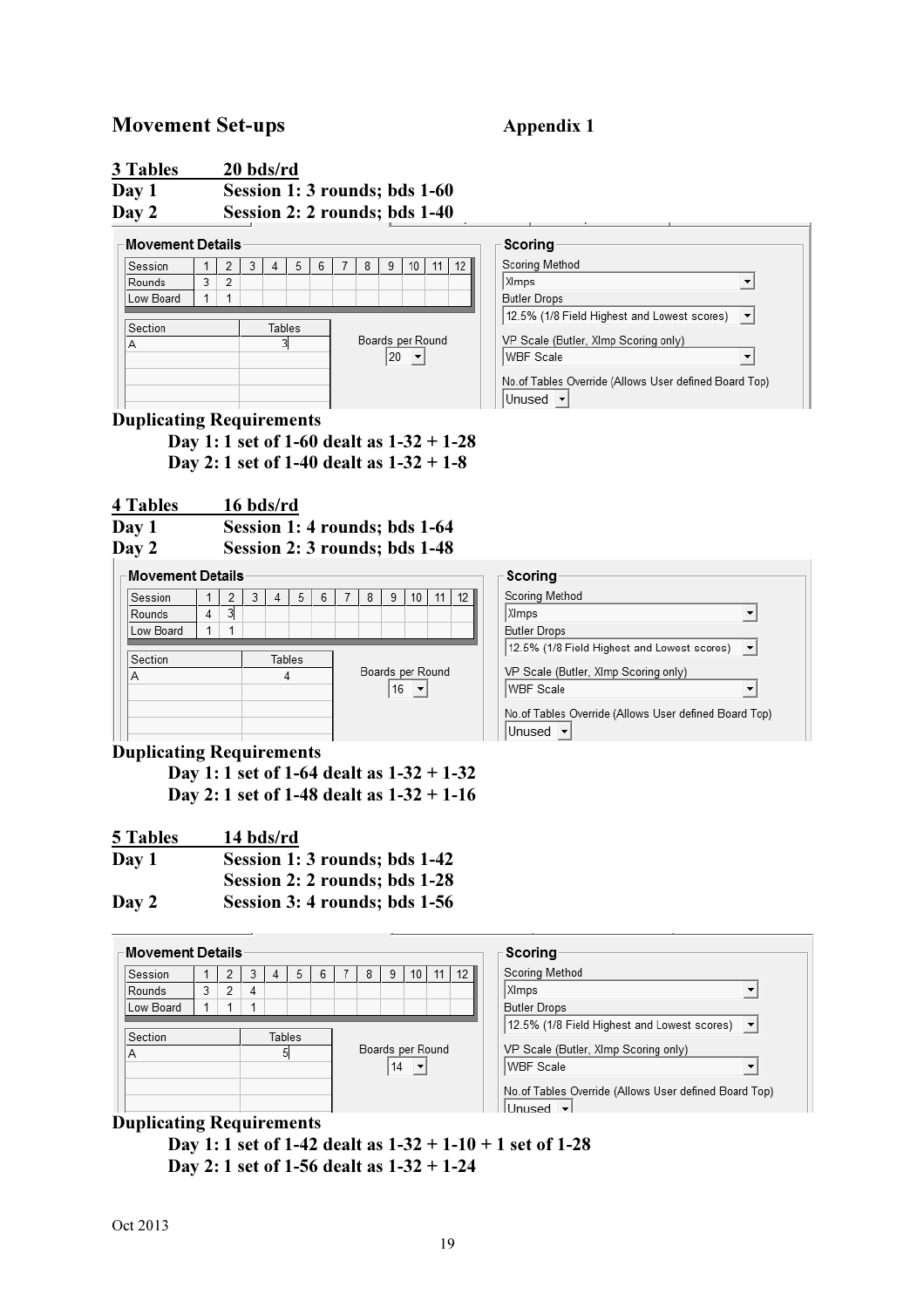| <b>6 Tables</b>                 | 12 bds/rd                                                        |
|---------------------------------|------------------------------------------------------------------|
| Day 1                           | Session 1: 3 rounds; bds 1-36                                    |
|                                 | Session 2: 3 rounds; bds 1-36                                    |
| $\mathbf{D}$ $\mathbf{\Lambda}$ | $S_{\text{ex}}$ is $\alpha$ , $\beta$ is a set in its leads 1.60 |

Day 2 Session 3: 5 rounds; bds 1-60

#### - Movement Details

| Session   |        | 2 | 3 | 4 | 5 | 6                |  | 8 | 9  | 10 | 11 | 12 |
|-----------|--------|---|---|---|---|------------------|--|---|----|----|----|----|
| Rounds    | 3      | 3 | 5 |   |   |                  |  |   |    |    |    |    |
| Low Board |        |   |   |   |   |                  |  |   |    |    |    |    |
|           |        |   |   |   |   |                  |  |   |    |    |    |    |
| Section   | Tables |   |   |   |   |                  |  |   |    |    |    |    |
| Α         |        |   | 6 |   |   | Boards per Round |  |   |    |    |    |    |
|           |        |   |   |   |   |                  |  |   |    |    |    |    |
|           |        |   |   |   |   |                  |  |   | 12 |    |    |    |
|           |        |   |   |   |   |                  |  |   |    |    |    |    |
|           |        |   |   |   |   |                  |  |   |    |    |    |    |

| Scoring                                                          |  |
|------------------------------------------------------------------|--|
| Scoring Method                                                   |  |
| XImps                                                            |  |
| <b>Butler Drops</b>                                              |  |
| 12.5% (1/8 Field Highest and Lowest scores)                      |  |
| VP Scale (Butler, XImp Scoring only)                             |  |
| <b>WBF Scale</b>                                                 |  |
| No.of Tables Override (Allows User defined Board Top)<br>Lloucod |  |

# Duplicating Requirements

# Day 1: 1 set of 1-36 dealt as 1-36 + 1 set of 36 dealt as 1-36

(If 36 bd sets not available, then  $1-32 + 1-4$ ) Day 2: 1 set of 1-60 dealt as 1-32 + 1-28

|  |  | <b>6 Tables</b> | 10 bds/rd |  |
|--|--|-----------------|-----------|--|
|--|--|-----------------|-----------|--|

| Day 1 |  | Session 1: 6 rounds; bds 1-60 |
|-------|--|-------------------------------|

| Day 2 |  | Session 2: 5 rounds; bds 1-50 |  |
|-------|--|-------------------------------|--|
|       |  |                               |  |

#### Movement Details

| Session   |   | 2      | 3 |  | 5                | 6 |  | 8  | 9 | 10 |  | 12 |
|-----------|---|--------|---|--|------------------|---|--|----|---|----|--|----|
| Rounds    | 6 | 5      |   |  |                  |   |  |    |   |    |  |    |
| Low Board |   |        |   |  |                  |   |  |    |   |    |  |    |
|           |   |        |   |  |                  |   |  |    |   |    |  |    |
| Section   |   | Tables |   |  |                  |   |  |    |   |    |  |    |
| A         |   | 6      |   |  | Boards per Round |   |  |    |   |    |  |    |
|           |   |        |   |  |                  |   |  | 10 |   |    |  |    |
|           |   |        |   |  |                  |   |  |    |   |    |  |    |
|           |   |        |   |  |                  |   |  |    |   |    |  |    |
|           |   |        |   |  |                  |   |  |    |   |    |  |    |

| Scoring                                                         |                          |
|-----------------------------------------------------------------|--------------------------|
| Scoring Method                                                  |                          |
| XImps                                                           |                          |
| <b>Butler Drops</b>                                             |                          |
| 12.5% (1/8 Field Highest and Lowest scores)                     | $\overline{\phantom{a}}$ |
| VP Scale (Butler, XImp Scoring only)<br><b>WBF Scale</b>        |                          |
| No.of Tables Override (Allows User defined Board Top)<br>Unused |                          |

# Duplicating Requirements

 Day 1: 2 sets of 1-60 dealt as 1-32 + 1-28 Day 2: 2 sets of 1-50 dealt as 1-32 + 1-18

| 7 Tables | 10 bds/rd                     |
|----------|-------------------------------|
| Day 1    | Session 1: 4 rounds; bds 1-40 |
|          | Session 2: 3 rounds; bds 1-30 |
| Day 2    | Session 3: 5 rounds; bds 1-60 |

| Movement Details |                |   |                                       |   |        |   |   |    |                  |    |    | Scoring                                                          |
|------------------|----------------|---|---------------------------------------|---|--------|---|---|----|------------------|----|----|------------------------------------------------------------------|
| Session          |                |   |                                       | 4 | 5      | 6 | 8 | 9. | 10               | 11 | 12 | Scoring Method                                                   |
| Rounds           | $\overline{4}$ | 3 | 6                                     |   |        |   |   |    |                  |    |    | XImps<br>$\overline{\phantom{a}}$                                |
| Low Board        |                |   |                                       |   |        |   |   |    |                  |    |    | <b>Butler Drops</b>                                              |
|                  |                |   |                                       |   |        |   |   |    |                  |    |    | 12.5% (1/8 Field Highest and Lowest scores) $\blacktriangledown$ |
| Section          |                |   |                                       |   | Tables |   |   |    |                  |    |    |                                                                  |
| A                |                |   |                                       |   |        |   |   |    | Boards per Round |    |    | VP Scale (Butler, XImp Scoring only)                             |
|                  | 10             |   | WBF Scale<br>$\overline{\phantom{a}}$ |   |        |   |   |    |                  |    |    |                                                                  |
|                  |                |   |                                       |   |        |   |   |    |                  |    |    | No.of Tables Override (Allows User defined Board Top)            |
|                  |                |   |                                       |   |        |   |   |    |                  |    |    | Unused                                                           |

# Duplicating Requirements

Day 1: 2 sets of 1-40 dealt as  $1-32 + 1-8 + 2$  sets of 1-30 Day 2: 2 sets of 1-60 dealt as 1-32 + 1-28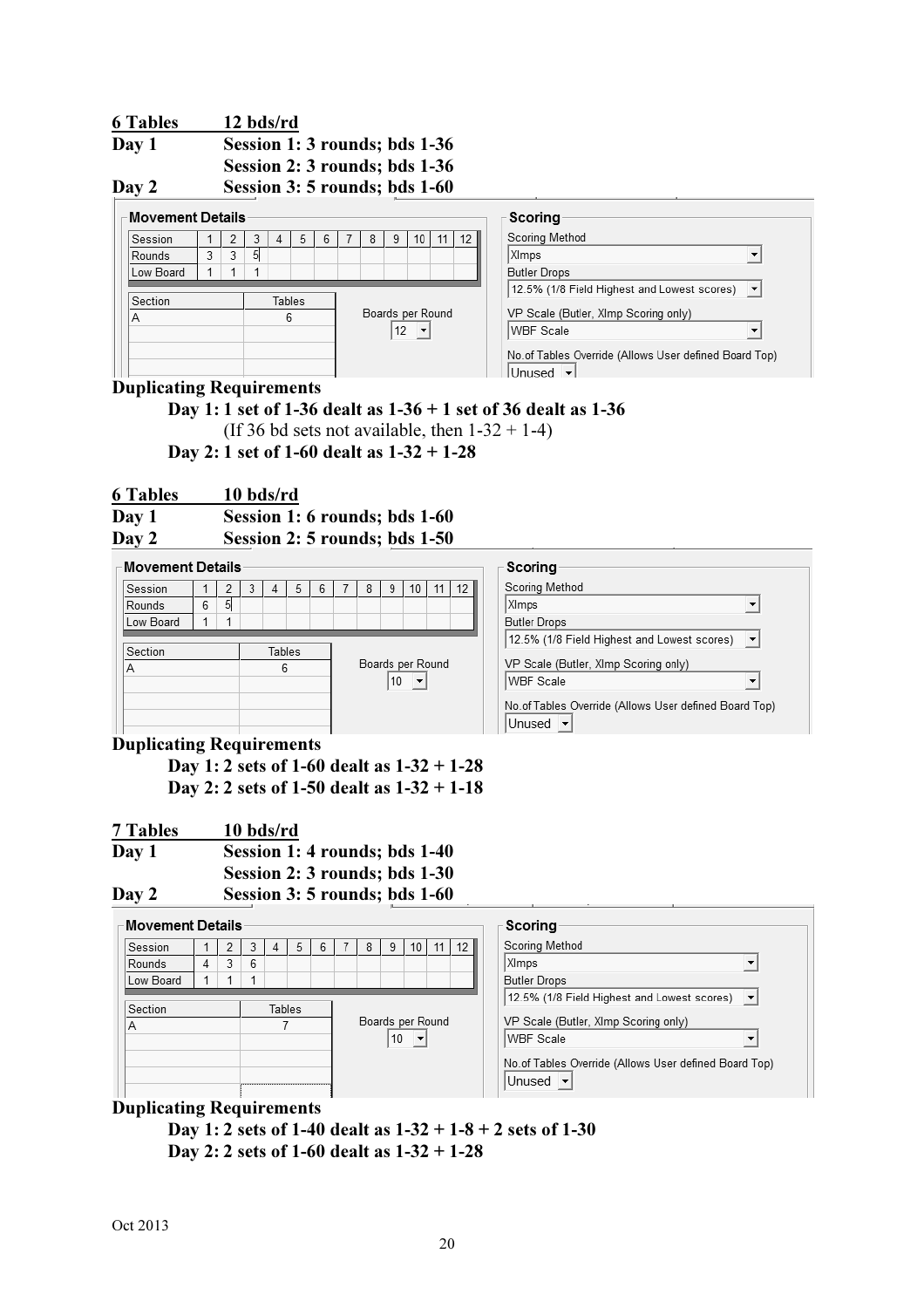#### 7 Tables 8 bds/rd Day 1 Session 1: 7 rounds; bds 1-56 Day 2 Session 2: 6 rounds; bds 1-48

| <b>Movement Details</b> |   |   |        |   |   |   |   |                  |    |
|-------------------------|---|---|--------|---|---|---|---|------------------|----|
| Session                 | 2 | 3 |        | 5 | 6 | 8 | 9 | 10               | 12 |
| Rounds                  | 6 |   |        |   |   |   |   |                  |    |
| Low Board               |   |   |        |   |   |   |   |                  |    |
| Section<br>Α            |   |   | Tables |   |   |   | 8 | Boards per Round |    |

## Duplicating Requirements

Day 1: 2 sets of 1-56 dealt as 1-32 + 1-24 Day 2: 2 sets of 1-48 dealt as 1-32 + 1-16

8 Tables 8 bds/rd

| Day 1 |  | Session 1: 8 rounds; bds 1-64 |
|-------|--|-------------------------------|
| Day 2 |  | Session 2: 7 rounds; bds 1-56 |

| лау 4             |   |   |   |        |   |   |   |   | $\beta$ cssion 2. / Tounus, bus 1-90 |    |
|-------------------|---|---|---|--------|---|---|---|---|--------------------------------------|----|
| ⊢Movement Details |   |   |   |        |   |   |   |   |                                      |    |
| Session           |   | 2 | 3 |        | 5 | 6 | 8 | 9 | 10                                   | 12 |
| Rounds            | 8 |   |   |        |   |   |   |   |                                      |    |
| Low Board         |   |   |   |        |   |   |   |   |                                      |    |
|                   |   |   |   |        |   |   |   |   |                                      |    |
| Section           |   |   |   | Tables |   |   |   |   |                                      |    |
|                   |   |   |   |        |   |   |   |   | Boards per Round                     |    |
|                   |   |   |   |        |   |   |   | 8 |                                      |    |

#### Duplicating Requirements

Day 1: 2 sets of 1-64 dealt as 1-32 + 1-32 Day 2: 2 sets of 1-56 dealt as 1-32 + 1-24

| <b>9 Tables</b> | 8 bds/rd                      |
|-----------------|-------------------------------|
| Day 1           | Session 1: 5 rounds; bds 1-40 |
|                 | Session 2: 4 rounds: bds 1-32 |
| Day 2           | Session 3: 8 rounds; bds 1-64 |

- Movement Details

| Movement Details |                                                 |   |   |  |        |  |  |                  |    |  |  | Scoring |                                                                   |  |  |  |
|------------------|-------------------------------------------------|---|---|--|--------|--|--|------------------|----|--|--|---------|-------------------------------------------------------------------|--|--|--|
|                  |                                                 |   |   |  |        |  |  |                  |    |  |  |         |                                                                   |  |  |  |
| Session          | Scoring Method<br>12<br>6<br>10<br>11<br>5<br>4 |   |   |  |        |  |  |                  |    |  |  |         |                                                                   |  |  |  |
| Rounds           | 5                                               | 4 | 8 |  |        |  |  |                  |    |  |  |         | XImps                                                             |  |  |  |
| Low Board        |                                                 |   |   |  |        |  |  |                  |    |  |  |         | <b>Butler Drops</b>                                               |  |  |  |
|                  |                                                 |   |   |  |        |  |  |                  |    |  |  |         | 12.5% (1/8 Field Highest and Lowest scores)<br>$\ \bullet\ $      |  |  |  |
| Section          |                                                 |   |   |  | Tables |  |  |                  |    |  |  |         |                                                                   |  |  |  |
| Α                |                                                 |   |   |  | 9      |  |  | Boards per Round |    |  |  |         | VP Scale (Butler, XImp Scoring only)                              |  |  |  |
|                  |                                                 |   |   |  |        |  |  |                  | 18 |  |  |         | WBF Scale                                                         |  |  |  |
|                  |                                                 |   |   |  |        |  |  |                  |    |  |  |         | No.of Tables Override (Allows User defined Board Top)<br>Unused - |  |  |  |

#### Duplicating Requirements

Day 1: 3 sets of 1-40 dealt as  $1-32 + 1-8 + 3$  sets of 1-32 Day 2: 3 sets of 1-64 dealt as 1-32 + 1-32

#### Scoring-Scoring Method XImps ⊣ **Butler Drops** 12.5% (1/8 Field Highest and Lowest scores)  $\overline{\mathbf{r}}$ VP Scale (Butler, XImp Scoring only) WBF Scale  $\mathbf{r}$ No.of Tables Override (Allows User defined Board Top)  $Unused$   $\rightarrow$  $\overline{\mathbf{v}}$  Matchpoint Within Sections  $\Box$  Convert Imps/XIMPs to VPs

| Scoring                                                           |  |
|-------------------------------------------------------------------|--|
| Scoring Method                                                    |  |
| XImps                                                             |  |
| <b>Butler Drops</b>                                               |  |
| 12.5% (1/8 Field Highest and Lowest scores)                       |  |
| VP Scale (Butler, XImp Scoring only)                              |  |
| WBF Scale                                                         |  |
| No.of Tables Override (Allows User defined Board Top)<br>hezunt I |  |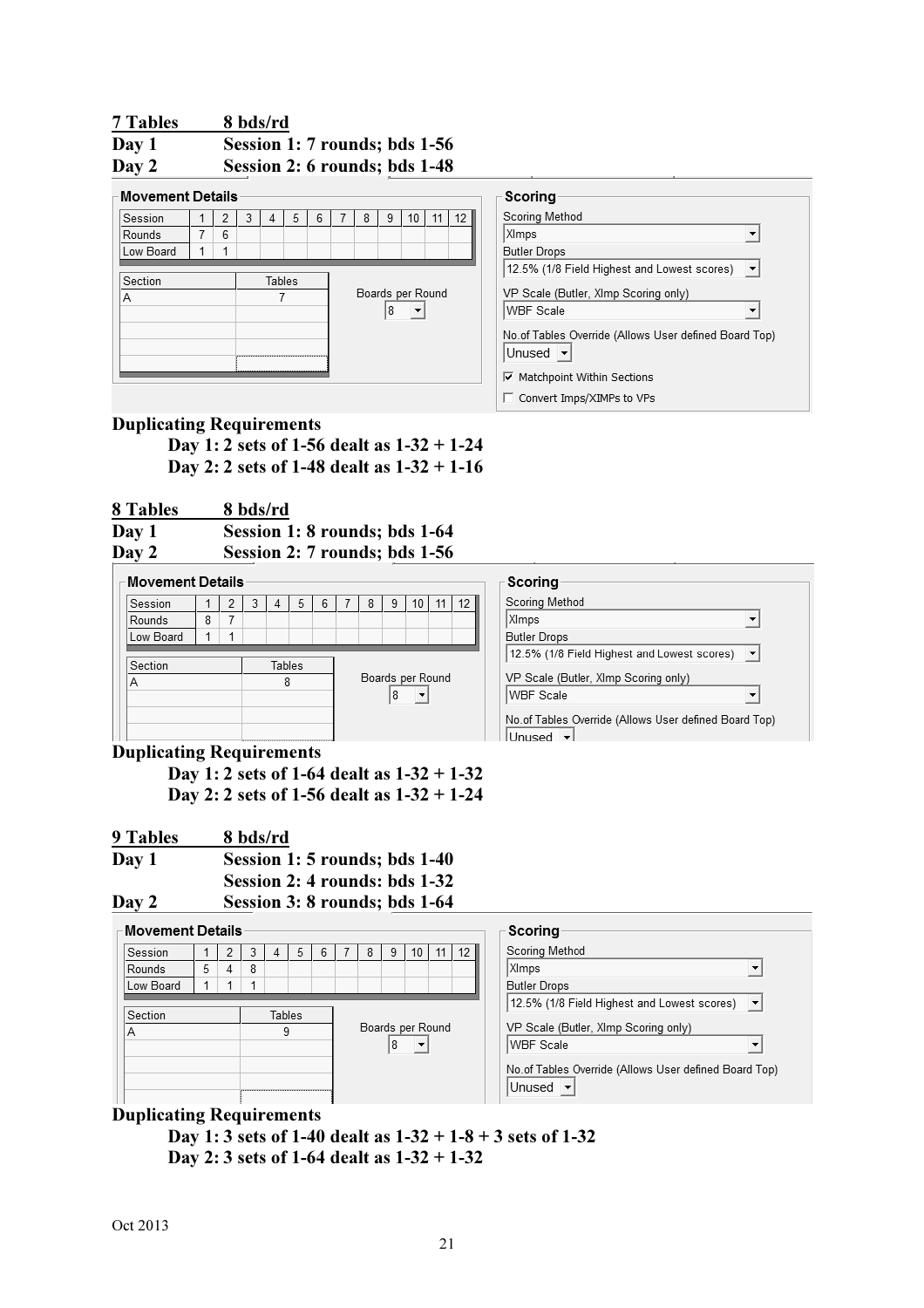| 9 Tables | 6 bds/rd                      |
|----------|-------------------------------|
| Day 1    | Session 1: 9 rounds; bds 1-54 |
| Day 2    | Session 2: 8 rounds; bds 1-48 |

**Contract** 

| <b>Movement Details</b> |   |   |   |        |  |   |   |                  |    |                 | Scoring                                                                 |  |
|-------------------------|---|---|---|--------|--|---|---|------------------|----|-----------------|-------------------------------------------------------------------------|--|
| Session                 |   |   | 4 | 5      |  | 8 |   | 10               | 11 | 12 <sub>1</sub> | Scoring Method                                                          |  |
| Rounds                  | 9 | 8 |   |        |  |   |   |                  |    |                 | XImps                                                                   |  |
| Low Board               |   |   |   |        |  |   |   |                  |    |                 | <b>Butler Drops</b>                                                     |  |
|                         |   |   |   |        |  |   |   |                  |    |                 | $\overline{\phantom{a}}$<br>12.5% (1/8 Field Highest and Lowest scores) |  |
| Section                 |   |   |   | Tables |  |   |   |                  |    |                 |                                                                         |  |
| Α                       |   |   |   |        |  |   |   | Boards per Round |    |                 | VP Scale (Butler, Ximp Scoring only)                                    |  |
|                         |   |   |   |        |  |   | 6 |                  |    |                 | <b>WBF Scale</b>                                                        |  |
|                         |   |   |   |        |  |   |   |                  |    |                 | No.of Tables Override (Allows User defined Board Top)<br>Unused         |  |
|                         |   |   |   |        |  |   |   |                  |    |                 |                                                                         |  |

# Duplicating Requirements

 Day 1: 3 sets of 1-54 dealt as 1-32 + 1-22 Day 2: 3 sets of 1-48 dealt as 1-32 + 1-16

10 Tables 7 bds/rd

Day 1 Session 1: 5 rounds; bds 1-35 Session 2: 5 rounds: bds 1-35 Day 2 Session 3: 9 rounds; bds 1-63

Movement Detaile

| Movement Details                                      |                      |   |   |    |        |                                              |                  |   |   |    |  | Scoring |  |                                      |  |  |  |
|-------------------------------------------------------|----------------------|---|---|----|--------|----------------------------------------------|------------------|---|---|----|--|---------|--|--------------------------------------|--|--|--|
| Session                                               |                      |   |   | 4  | 5      | 6                                            |                  | 8 | 9 | 10 |  | 12      |  | Scoring Method                       |  |  |  |
| Rounds                                                | 5                    | 5 | 9 |    |        |                                              |                  |   |   |    |  |         |  | XImps<br>$\overline{\phantom{a}}$    |  |  |  |
| Low Board                                             |                      |   |   |    |        |                                              |                  |   |   |    |  |         |  | <b>Butler Drops</b>                  |  |  |  |
| 12.5% (1/8 Field Highest and Lowest scores) ▼         |                      |   |   |    |        |                                              |                  |   |   |    |  |         |  |                                      |  |  |  |
| Section                                               |                      |   |   |    | Tables |                                              |                  |   |   |    |  |         |  |                                      |  |  |  |
| Α                                                     |                      |   |   | 10 |        |                                              | Boards per Round |   |   |    |  |         |  | VP Scale (Butler, XImp Scoring only) |  |  |  |
|                                                       | $\blacktriangledown$ |   |   |    |        | <b>WBF</b> Scale<br>$\overline{\phantom{a}}$ |                  |   |   |    |  |         |  |                                      |  |  |  |
| No.of Tables Override (Allows User defined Board Top) |                      |   |   |    |        |                                              |                  |   |   |    |  |         |  |                                      |  |  |  |
|                                                       |                      |   |   |    |        |                                              |                  |   |   |    |  |         |  | Unused                               |  |  |  |

#### Duplicating Requirements

Day 1: 3 sets of 1-35 dealt as  $1-35 + 3$  sets of 1-35 dealt as  $1-35$ 

(If 36 bd sets not available, then  $1-32 + 1-3$ )

Day 2: 3 sets of 1-63 dealt as 1-32 + 1-31

| 10 Tables | 6 bds/rd                       |
|-----------|--------------------------------|
| Day 1     | Session 1: 10 rounds; bds 1-60 |
| Day 2     | Session 2: 9 rounds; bds 1-54  |

#### - Movement Details

| Session   |    | 2 | 3 |        | 5 | 6 |                  | 8 | 9 | 10 |  | 12 |
|-----------|----|---|---|--------|---|---|------------------|---|---|----|--|----|
| Rounds    | 10 | 9 |   |        |   |   |                  |   |   |    |  |    |
| Low Board |    |   |   |        |   |   |                  |   |   |    |  |    |
|           |    |   |   |        |   |   |                  |   |   |    |  |    |
| Section   |    |   |   | Tables |   |   |                  |   |   |    |  |    |
| Α         |    |   |   | 10     |   |   | Boards per Round |   |   |    |  |    |
|           |    |   |   |        |   |   |                  |   | 6 |    |  |    |
|           |    |   |   |        |   |   |                  |   |   |    |  |    |
|           |    |   |   |        |   |   |                  |   |   |    |  |    |
|           |    |   |   |        |   |   |                  |   |   |    |  |    |

| Scoring                                                          |  |
|------------------------------------------------------------------|--|
| Scoring Method                                                   |  |
| XImps                                                            |  |
| <b>Butler Drops</b>                                              |  |
| 12.5% (1/8 Field Highest and Lowest scores)                      |  |
| VP Scale (Butler, XImp Scoring only)                             |  |
| <b>WBF Scale</b>                                                 |  |
| No. of Tables Override (Allows User defined Board Top)<br>Unused |  |
|                                                                  |  |

#### Duplicating Requirements

 Day 1: 4 sets of 1-60 dealt as 1-32 + 1-28 Day 2: 4 sets of 1-54 dealt as 1-32 + 1-22